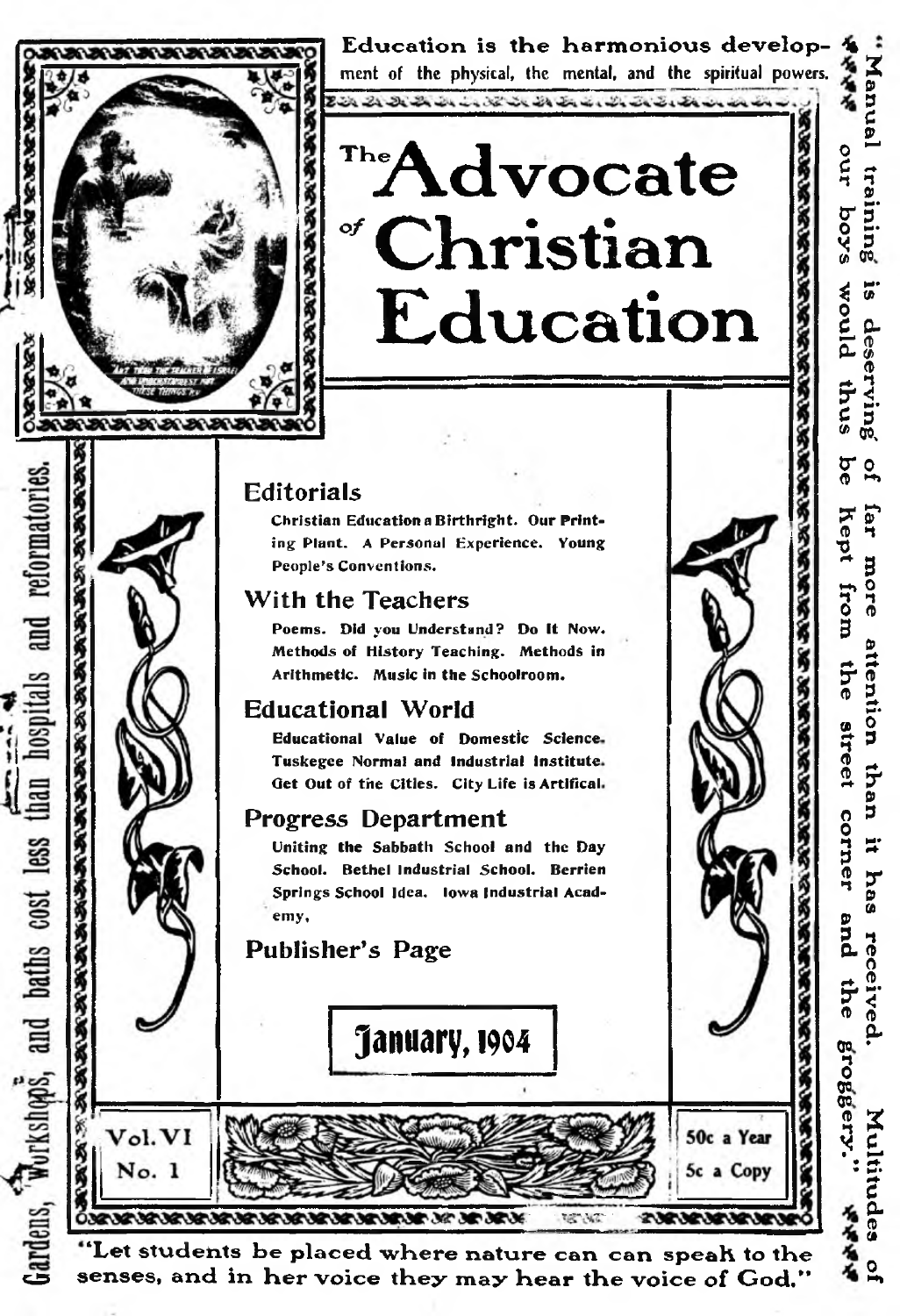## **T h e M is s io n a r y T r a in in g S c h o o l OF CORRESPONDENCE**

#### THREE WAYS TO GET AN EDUCATION:

- **1. Text-book study, unaided by.an instructor.**
- <sup>2</sup>**. As resident student in\* some educational institution.**
- <sup>3</sup>**. By correspondence.**

The first method is often tried, but seldom proves a success. The second presents financial difficulties too great for some to surmount. The third is a boon to the multitudes.

Have you been called to a work? Then at least begin your prepara**tion by a course in the** Missionary Training School of Correspondence.

#### **WORDS FROM STUDENTS.**

\*\*The lessons are interesting and instructive. I only wish I could \*\*\*\*\*\*\*\*\* I heartily favor the plan. From personal correspondence with devote more time to the study." several hundred voung people in this state (Californ

If am especially pleased with the practical applications made in the study is the thing inceded."<br>
the Bible lessons."<br>
"I have never seen a system of Bible study so thorough and so<br>
"I did not know before that the Bible

" T he Correspondence Course is just the thing for teachers." < who are really anxious to learn.\*'

several hundred young people in this state (California) I know it is

J

SEASEARE

#### FOR FULL INFORMATION, ADDRESS,

THE MISSIONARY TRAINING SCHOOL OF CORRESPONDENCE,

BERRIBN SPRINGS, MICH.

#### Thirteenth Chapter of First Corinthians— The Teachers' Guide noururur

" If 1 speak with the tongues of men and of angels, but have not love, I am become sounding brass, or a clanging cym bal. And if I have the gift of prophecy, and know all mysteries and all knowledge; and if I have all faith, so as to remove mountains, but have not love, I am nothing. And if I bestow all my goods to feed the poor, and if I give my body to be burned, but have not love, it 1 profiteth me nothing. Love suffereth long, and is kind; love envieth not; love vaunteth not itself, is not puffed up, doth not behave itself unseemly, seeketh not its own, is not provoked, taketh not account of evil; rejoiceth not in unrighteousness, but rejoiceth with the truth; beareth all things, believeth all things, hopeth all

an Tan Can Can Can Can Can Can Can Can

things, endureth all things. Love never faileth: but whether there be prophecies, they shall be done away; whether there be tongues, they shall cease; w hether there be knowledge, it shall be done away. For we know in part, and we prophesy in part: but when that which is perfect is come, that which is in part shall be done away. When <sup>1</sup> was a child, I spake as a child, 1 felt as a child, I thought as a child: now that 1 am become a man, I have put away childish things. For now we see in a mirror, darkly; but then face to face: now I know in part; but then shall I know even as also 1 have been known. But now abideth faith, hope, love, these three; and the greatest of these is love."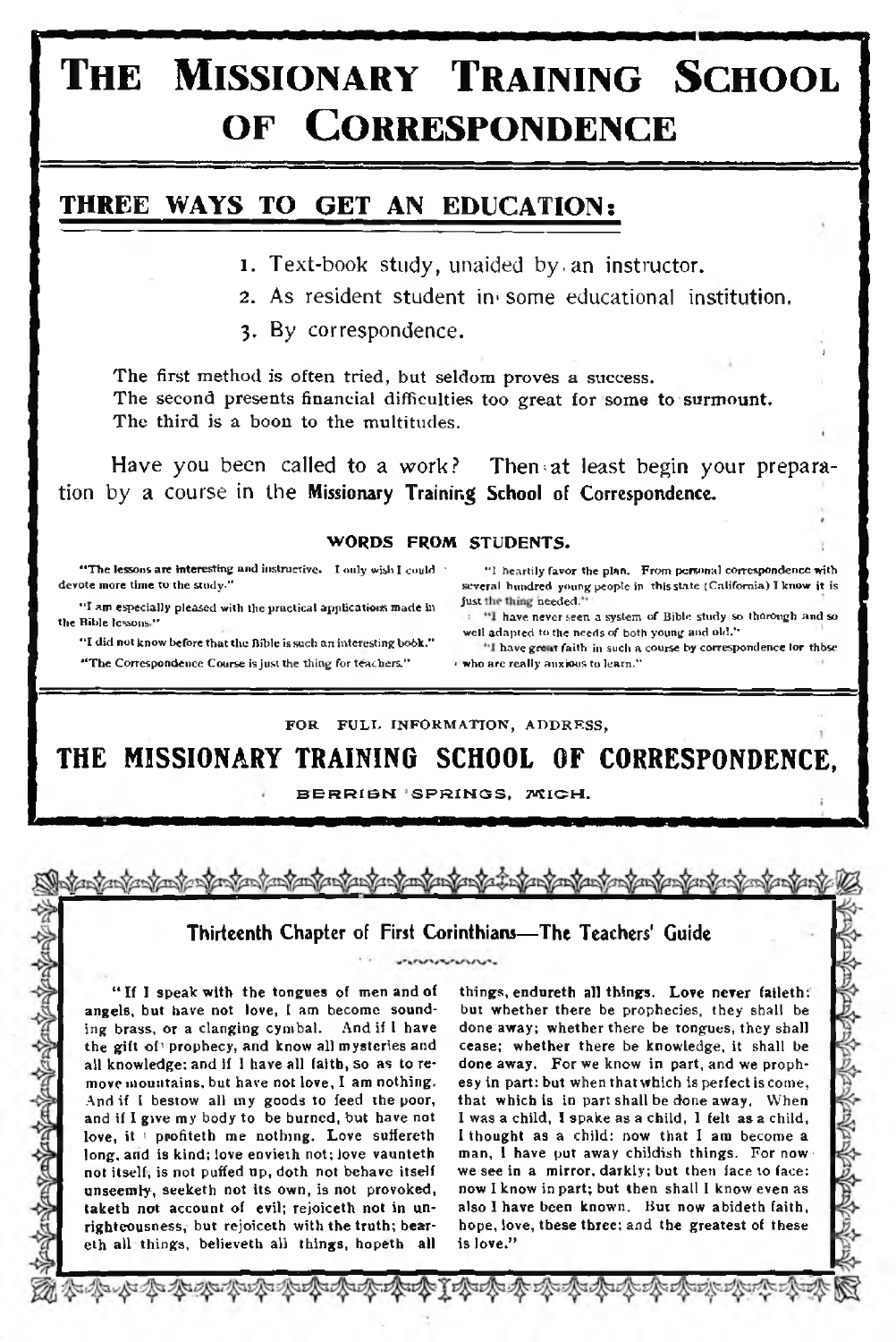## **START A SCHOOL LIBRARY**

**Every school ought to have a library, as good a library as it can get. You may not be able to secure at once all the valuable works which will make your library what you wish, but the adding of a book now and then, if done judiciously, will result in time in a well balanced library. You ought to have those most needed first. Be sure to** *make a good beginning.*

## **The Advocate Will Help You.**

**We offer as premiums several books which every school needs. Look at our list, then set to work in earnest.**

**As a work of reference, you need an unabridged dictionary. We have made arrangements to furnish a new edition of Webster's Unabridged Dictionary, containing a supplement which brings it fully up to date.** Bound in full tan sheep with double thumb index, size  $\frac{1}{x}$   $\frac{1}{y}$   $\frac{1}{x}$   $\frac{1}{y}$  inches. **We will send you—**

#### Webster's Unabridged Dictionary for 35 yearly subscriptions to the Advocate.

**Physiology is to be made the basis of every educational effort. As a book of reference in physiology and hygiene, there is no other work to compare with " The Home Hand Book of Hygiene and Rational Medicine," by Dr. J. H. Kellogg. It should be upon your shelves. We will send you—**

#### Dr. Kellogg's "Home Hand-Book" for 40 yearly subscriptions to the Advocate.

**Let the children go to work taking subscriptions. Every parent will subscribe for the double purpose of bringing the** ADVOCATE **into the home and beginning a good library for the school. From teachers, from merchants, from farmers, from ail craftsmen and all laborers who are interested in the education of their children, you can get orders.**

**We shall offer additional books as premiums later.** Keep up with the list

**Send at once for subscription blanks.**

**Address, The advocate Publishing Co . Berrien Springs, Mich.**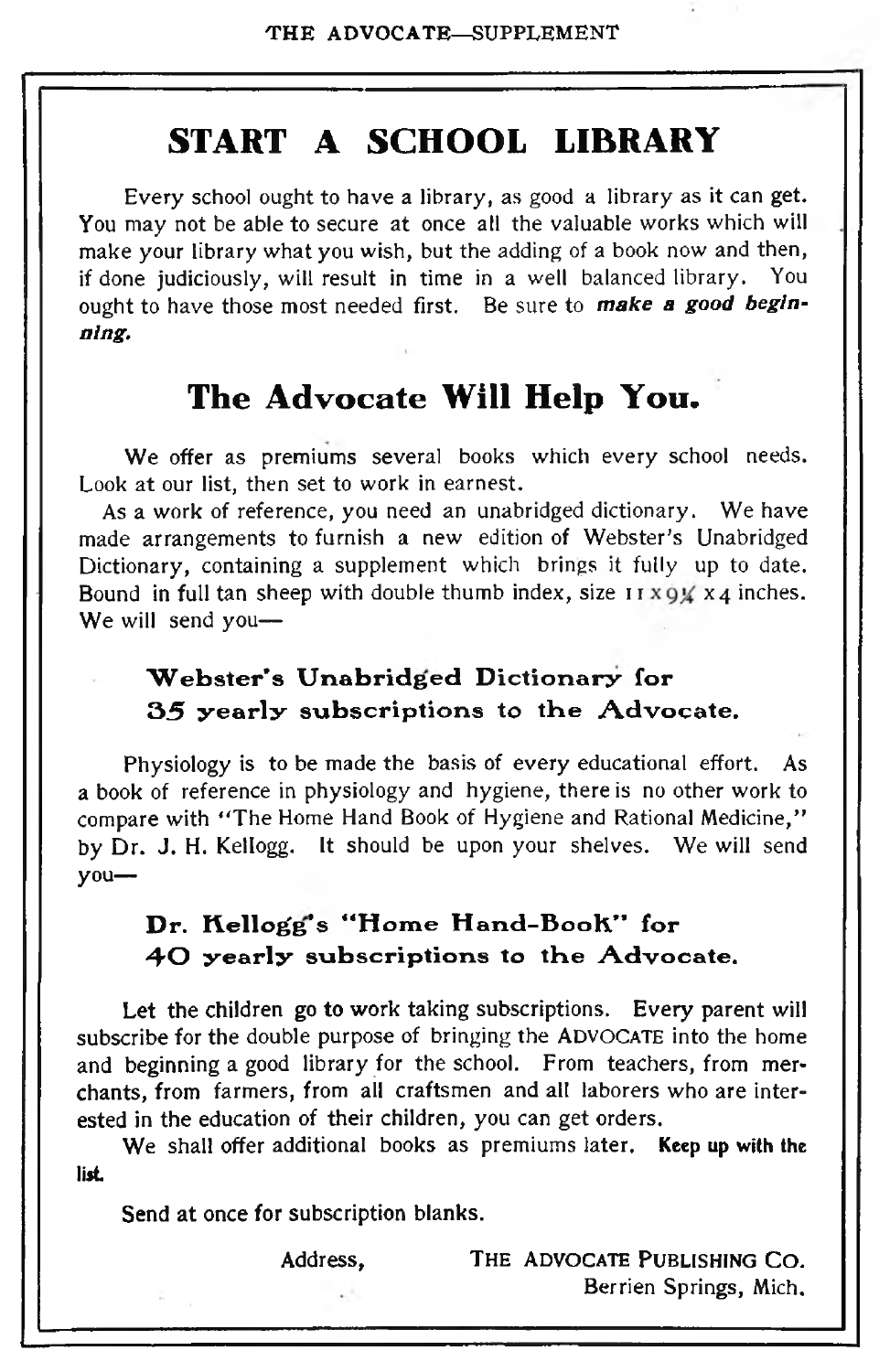## **THE ADVOCATE**

#### of Christian Education

**Vol. VI. BERRIEN SPRINGS, MICH., JANUARY, 1904 No. 1.** 

#### A Journal of Education

Advocating free Christian training for every child and youth as a means of preparing missionaries for the speedy evangelization oi the world

Published Monthly, at Berrien Springs, Michigan Entered at postoffice at Berrien Springs, Mich., as second-class matter  $EDITORS: E. A. SCTHERLAND. M. IBEBI **E**  $D<sub>B</sub>$  G **BA w**$ 

"An active and sympathetic spirit is al**ways present in the successful teacher."**  $*_{\star} *$ 

#### " In the highest sense, the **work** of education and the work of redemption are one. "  $^*$ \*

**\* 'The most important educational problem before America today is the rural school problem. ' '**

\* \* \*

"It is a mistake to put into the hands of the youth books which puzzle and confuse them, a study of which cannot fail to mix things in their minds."

#### \* \*\*

' 'Under **changed condition true education is still conformed to the Creator's plan, the**

#### CHRISTIAN EDUCATION A BIRTHRIGHT

**Every child is born with a right to be well educated. It is through the influence** of Christianity that our government pro**vides a universal system for secular education. But the spirit of Christianity is broader than this. It not only provides for the child an education in material things, but it gives each individual the right to a Christian training. Christian education cannot be given by the secular schools. The reason why has been well explained by Dr. Harris, U. S. Commissioner of Educa-** **plan of the Eden school. The great principles of education are unchanged. "**  $*$   $*$ 

"WHEN the child seeks to get nearest to **his father, above every other person, he shows his love, his faith, and his perfect trust. And in the father's wisdom and strength the child rests in safety. So with** the children of God."

\* \* \*

**\* 'Sh a ix we cultivate a deep hunger for the production of learned authors, and disregard the Word of God? It is this great longing for something they never ought to crave that makes men substitute for knowledge that which can not make them wise unto salvation. "**

 $*^{*}_{*}$ "THE boy who has grown up with neither **education nor religion is the man who sinks** into the brute, who dies drunk in the gut**ter, or is lynched. But the boy who is given education without religion is the intelligent, skilled, and more dangerous criminal. The three R 's never saved any man's soul."**

**tion, from whose writings extracts have** often appeared in the ADVOCATE.

**Since the secular schools cannot give Christian training, Christians are led to ask where their children can receive the proper education. " In the home," says the theorist, and his answer would be right were the homes of today what they might be, and what it is the purpose of God for them to be.**

**But since children do not receive a complete training in their homes, it has been**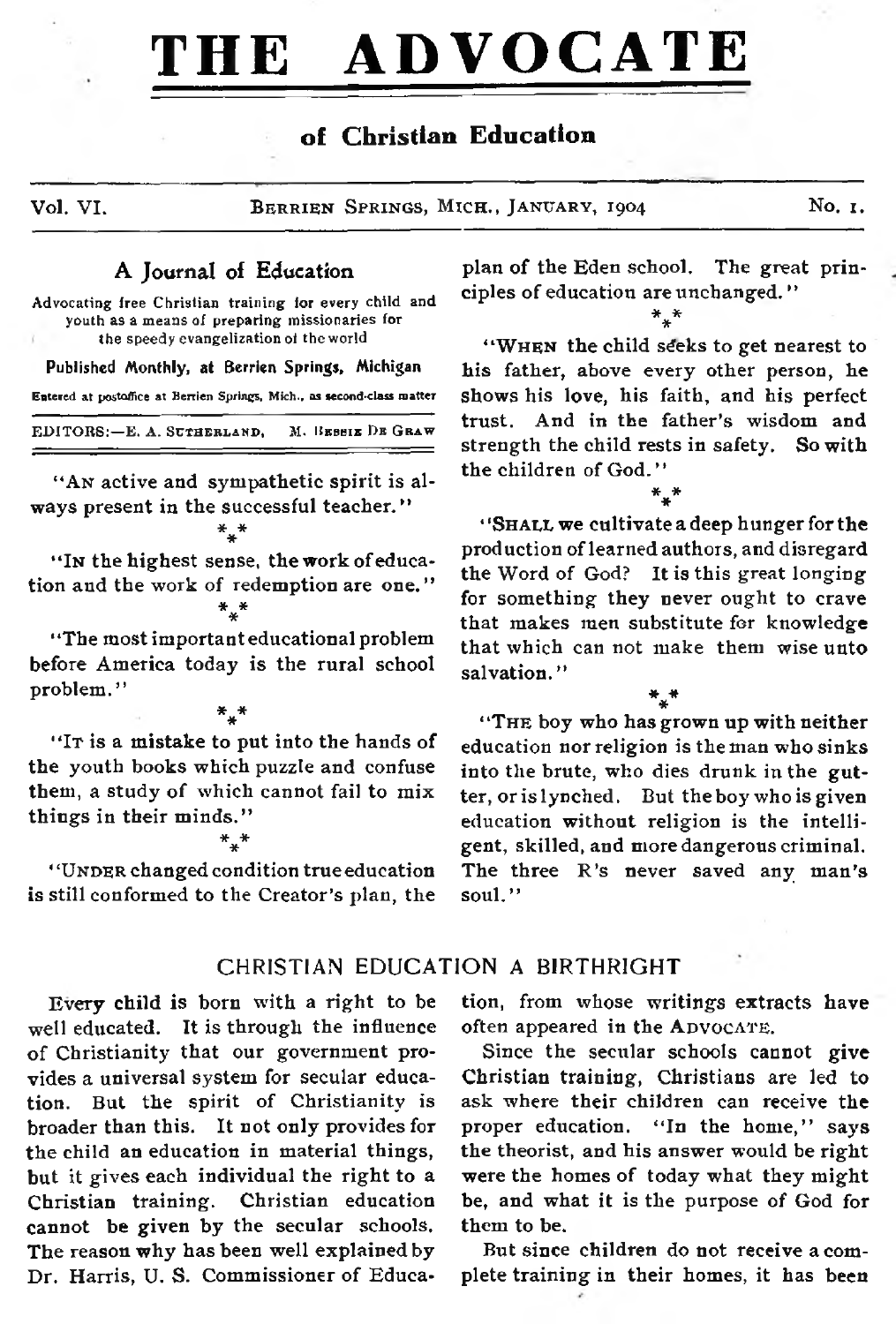necessary to create a system of Christian schools. Why any Christian should hesitate to co-operate in the movement of maintaining Christian schools, is unexplainable. It must be due to ignorance of the real value of child life and of the importance of early training.

Rebecca Harding Davis says with truth, "The boy who has grown up with neither education nor religion, is the man who sinks into the brute, who dies in the gutter or is lynched; but the boy who is given education without religion is the intelligent, skilled, and more dangerous criminal. The three R's never saved a man's soul."

Christian training is the birthright of every child. Nevertheless Christians must look elsewhere than to the secular schools to obtain this training. The thoughts expressed by Mrs. Davis should impress upon the mind of every Christian the importance of maintaining schools whose right it is to give that Christian training which every child should have. This subject is now prominent in the minds of educators. Is there not a reason for this? Should we not find in this one of the signs of the times, and is it not true that those who are awake to the times will recognize in the present the time of all times for establishing Christian schools?

#### OUR PRINTING PLANT

A part of educational reform, and no small part either, will be accomplished through the publication of literature. Every training school should have connected with it a printing office, and in that office missionary printers should be educated. Not only in this country, but in foreign fields, a printing plant is one essential feature of missionary work.

Only recently Rev. J. C. Lawson, a missionary in India, who is training native workers to spread the gospel, wrote to Emmanuel Missionary College asking how the institution trains workers. "Tell me of your course of study, and of your methods. We need Christian printers in India." And of course he was told of our printing plant in which we, too, are training workers.

It is not a costly plant; in fact, the facilities are extremely limited, but the men who work in the office are Christians who have caught a glimpse of the great work to be done. Having a definite aim and mission is what constitutes one a missionary. Such workers are to be found in our printing office. This missionary spirit is manifested in many ways.

The office has passed through a struggle in obtaining m achinery, and what it has not been able to purchase or induce friends to donate is made by the printers them selves.

Last winter a large press was donated by friends of the enterprise. Only a few days ago a check for \$75 came, and the accom panying letter said, "I felt that you were in need of means, so I send you what I can spare at present. "

It is only recently that the publication of books has been undertaken, Bible Reader No. I representing the initial step. Textbooks for the children in Christian schools have been called for from all quarters. The Advocate office workers felt that in the publication of these books lay an unentered field, a field which very naturally belongs to a plant connected with an educational institution. In order to do book work, new type was purchased, a photo-engraving outfit was installed, and also a bindery.

One needs to listen to the story as told by those who have worked under many disadvantages, to understand the spirit which pervades the office. "I have given my life to the work, and I feel that I am just as much in the Lord's work as if I were in the heart of Africa," said one of the men the other day.

Students in the printing office are not treated as are the employees in great concerns where men and women spend a lifetime folding or gathering, stitching or typesetting, as the case may be. The office is a school where students are trained in all departments of work, so that when a call comes they will be able to handle all the work, and not merely to fill a place in one department. M. B. D.

" Faith often grows fatest in the absence of happy feeling."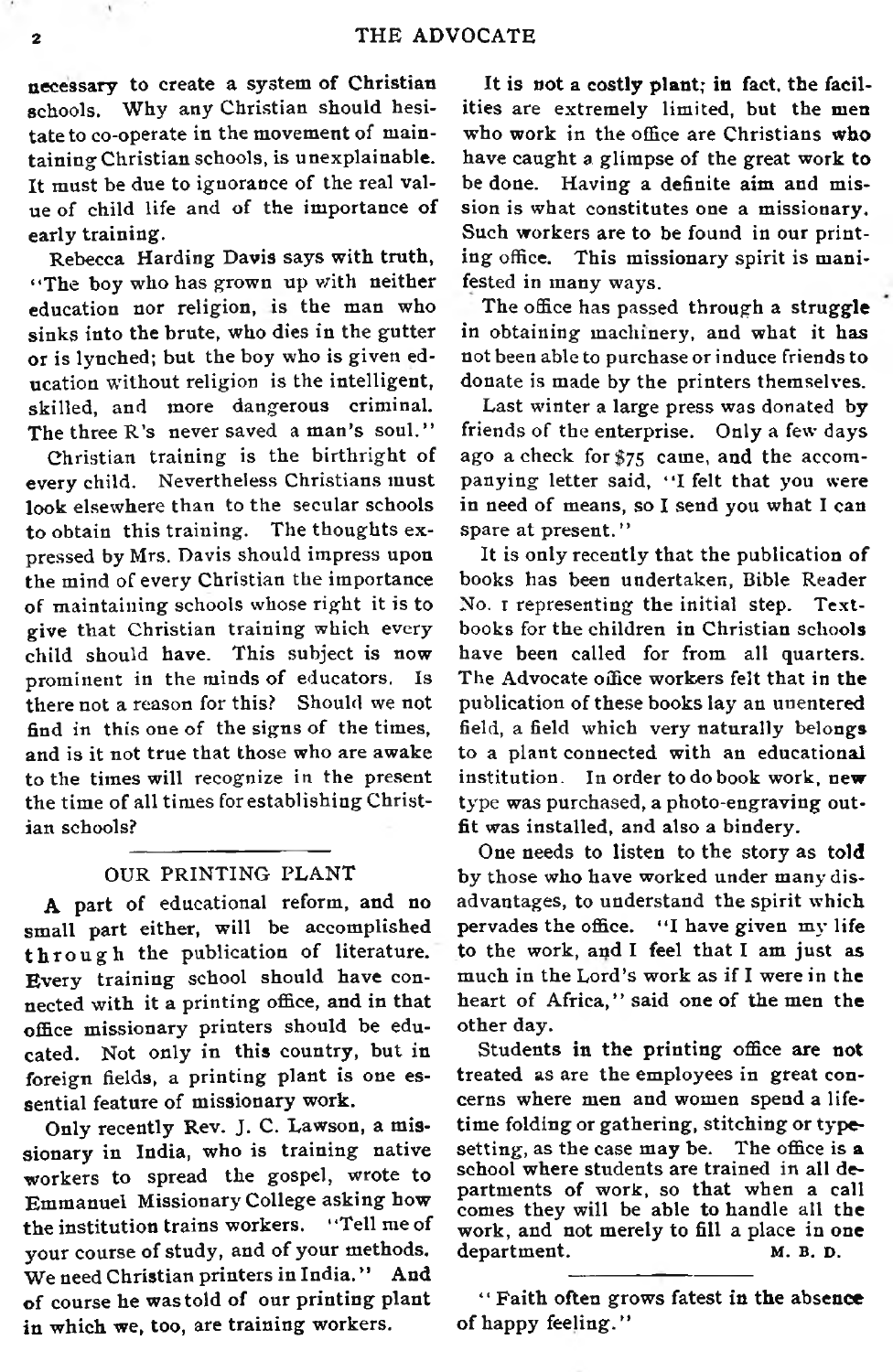#### A PERSONAL EXPERIENCE

The articles concerning country life w hich have appeared in previous issues of the ADVOCATE have awakened thought. Correspondence has been invited, and as a result some most interesting facts have been given. One of the letters received reads as follows:—

"I have been interested in the articles concerning country life, and I feel impressed to write a few lines on the subject. I am fully satisfied that the time has come for an exodus from the cities. I know from experience that five or ten acres of land will furnish employment and a comfortable living for a family of ordinary size. Let me relate my own experience.

"Last summer I sold three hundred and twenty-eight dollars' worth of strawberries from one acre. I used no fertilizer whatever, and a portion of the land on which the berries grew was considered too poor to raise a crop of corn or other grain. I know that with better soil and proper cultivation I could do much more.

"I have also done well with bees. I made a clear profit of over ten dollars on each colony this year, besides doubling my number of colonies. Many bees can be kept on a small place, and they will yield a steady income.

"Poultry raising is also profitable for a small land owner. If two or three acres can be spared for pasture, a cow and a horse can add much to the pleasures as well as profit of a small farmer.

"I should like to see a few families locate in a suitable place near a good market where each could cultivate five or ten acres of land. They could then build a church and have a school for the children, and m ake their little farms as near like the new earth as possible. Some could canvass, and other missionary work could occupy the spare time. I do not believe in a large number living together, for this would repeat the experience of the city."

A cordial invitation to correspond is extended to all who are interested in this problem. Those living in the cities who would be glad to move into some country

place can be put in correspondence with those living in the country who are willing to help start an exodus.

#### THE ADVOCATE FOR 1904

With this issue the ADVOCATE begins the sixth year of its existence. It is a paper with a mission. Free Christian training for every child is the key note of its message.

As the coming year bids fair to witness still greater enthusiasm over educational questions, the work of the ADVOCATE in**creases rather than diminishes.** 

It has been the forerunner of many a Christian school; it is the teacher's friend after the school is organized.

In its work of proclaiming free Christian training, with all that that implies, the the hearty co-operation of every friend of Christian education is invited.

A limited number of the subjects which will be discussed during the year, appear on the fourth cover page of this issue.

#### YOUNG PEOPLE'S CONVENTION

One author has made the forcible statement that "from the beginning of human life the child has been the pivot on which history and institutions and religion have swung."

Sometimes we have been in danger of throwing away this pivot, but the news of the recent young people's conventions is like the sound of a going in the tops of the mulberry-trees.

Let such meetings be frequent; let the young people know that there is work for them. God calls them to service. Let us have consecration meetings; let us study the foreign fields; and let us study the needs of our own home field. It is a noble act, the giving of one's life for the salvation of the heathen of Africa or India; but is the soul of a child in America any less valuable? What about the children in our own<br>churches? Let our young people give Let our young people give themselves to the work of teaching, to the medical missionary work, to the canvassing work, to the ministry.

God bless the young people as they meet to study. May his spirit teach their hearts, and lead to a consecration of their lives to needy fields.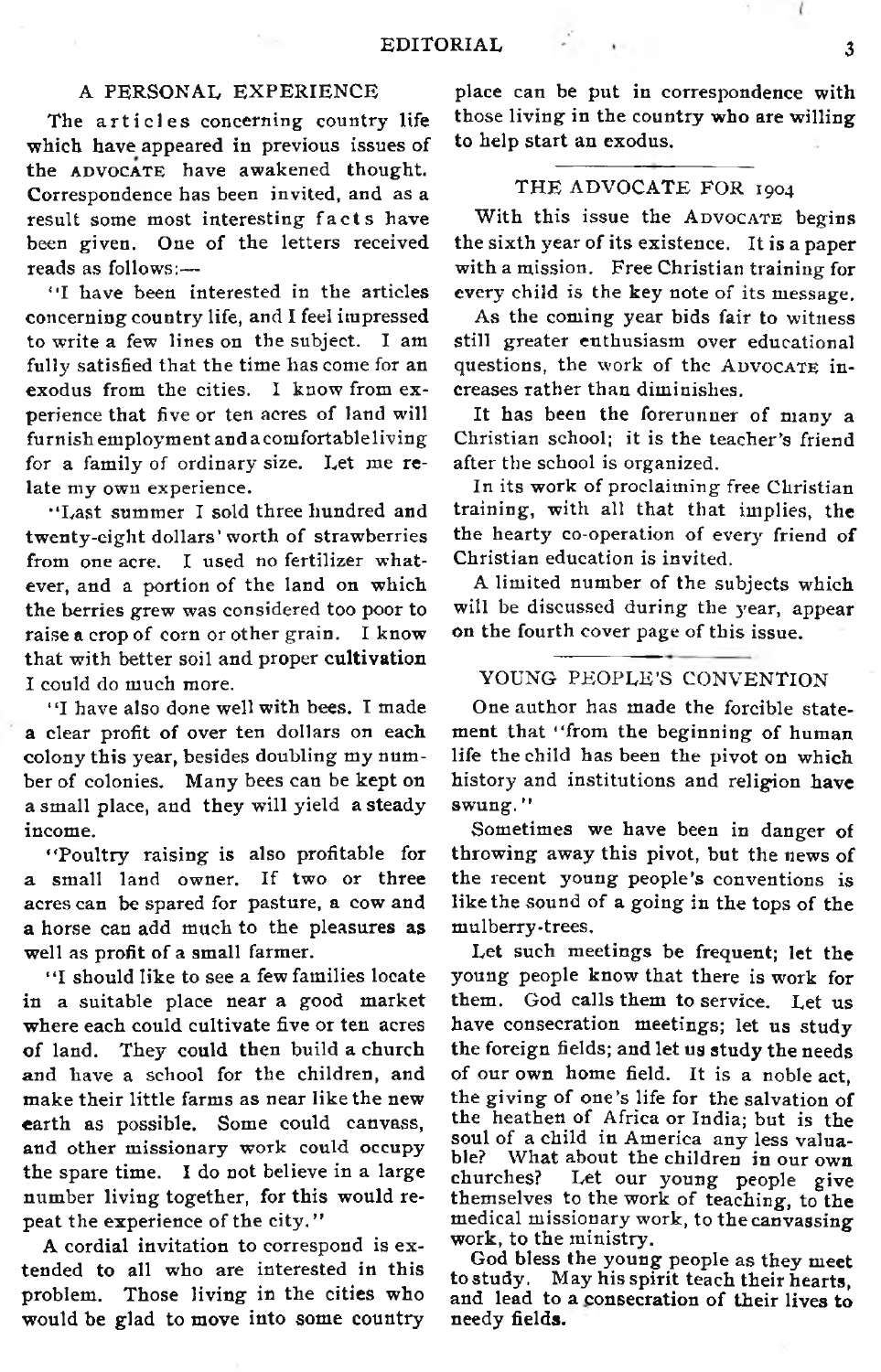## IN THE EDUCATIONAL WORLD

#### MRS. RORER ON THE EDUCATIONAL VALUE OF DOMESTIC SCIENCE

I believe that domestic science should be put into the primary schools. Little children are plastic, and follow directions carefully and closely, and can be taught easily to use their hands. Thus, they become accurate. Fine handwork and high mentality are usually found closely allied. Whatever raises the school life improves home life.

Domestic science must be practical; it is a twin brother to medicine, and who would em ploy a physician or call him educated who had not had some experience in the practice as well as the study of medicine. Reading, however, is an old method of education, and bad traditions die hard. Head work rather than hand work has for years been looked upon as education. Our teachers were simply hearers of recitations. This, with the correcting of notes, is not a difficult task, and does not call for a high type of teaching.

The importance of domestic science for girls has been thoroughly demonstrated in the public schools of New York. Many children at the age of nine or ten, who have the care of younger members of the family while the mother is earning the bread, are home-makers, and perform the duties with greater ease than much older people who have not had the training. They put into practice at home scientific ways which they have been taught at school. From an educational standpoint the child must be taught to cook as well as to ventilate, decorate, and furnish her house, for after all, her life work is the building of humanity. She is to be the mother of men, and is responsible for their character and health. She must first create the animal, then train and implant ideals, and one cannot cultivate morality on badly cooked foods, served in a cold and unattractive house.

Let us, then, prepare our girls for their life-work, and let this work be a part of our public school system. Men are prepared

at college for their chosen professions. Why not women? How many women, when they leave college, are truly prepared for the duties that by nature they must perform,-those of wife and mother? Please, let us learn as women to be homemakers in a scientific way. Let us learn to manage our houses on business principles, that we may be masters of the situation. When we have succeeded in doing this well, then perhaps we may step out into other fields. But it is my firm belief that the highest position on earth has been given to women—that of caring for and rearing m ankind*.— Chicago Tribune.*

#### TUSKEGEE NORMAL AND INDUS-TRIAL INSTITUTE

There are two distinctly opposite systems **of** education in the South, at the head **of** one of which stands Booker T. Washington, principal of the Tuskegee Normal and Industrial Institute. Mr. Washington is a strong advocate of industrial training for the negro. He has recently issued an an nual report describing the work of the institution over which he presides.

During the present year the Institute has had an enrollment of 1,550 students, and the average attendance has been 1,441. These, of course, do not include the 248 children in the model school, nor the 128 students in the night school and afternoon cooking classes.

Among the industries taught in addition to the regular academic, religious, and moral training, are agriculture, basketry, blacksmithing, bee-keeping, brick masonry, plastering,[brickmaking, carpentry, carriage trimming, cooking, tailoring, architectural, free-hand, and mechanical drawing, painting, electrical and steam engineering, harness-making, caning, shoemaking, printing, wheelwrighting, laundering, sew ing, and all the domestic arts and sciences.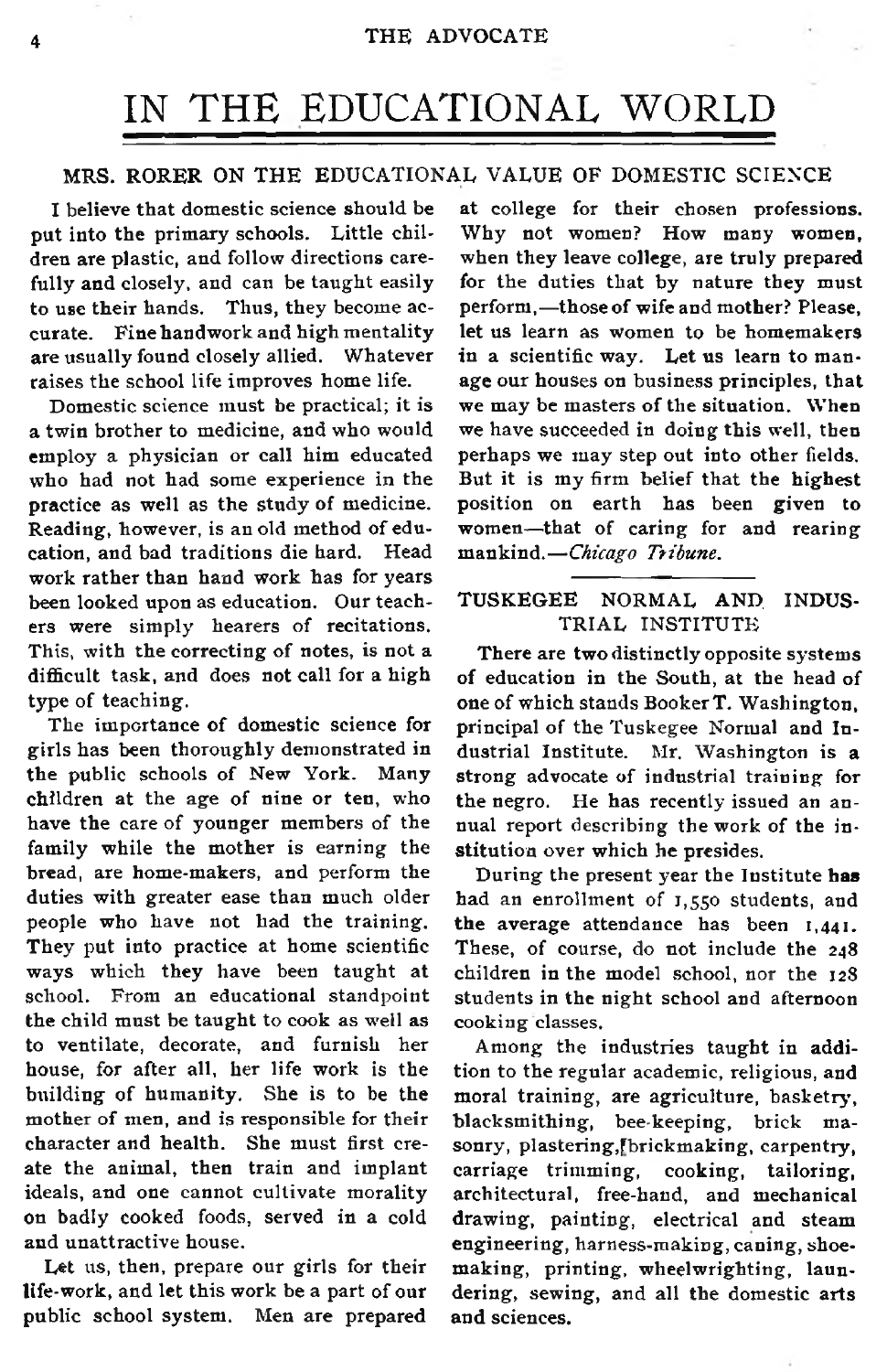In his report Mr. Washington states that the school manufactured 2,900,000 bricks during the past twelve months:  $1,367$  garments of various kinds were made in the tailor shop; 541,837 pieces were laundered in the laundry division by the girls.

The action taken in many of the Southern states dividing the school fund in proportion to the taxes paid by each race, has an influence which works against the negro's growing up on the soil. It sends him into the cities. Tuskegee attempts to correct this by supplying teachers in the country districts. Mr. Washington's idea is thus expressed, " $A$  good school, in my opinion, would add fifty per cent, to the price of farming lands, because it would soon stop. in large measure, the exodus of the colored people to the cities. "

#### TRAINING HUNDREDS TO TRAIN THOUSANDS

Mr. Washington expresses the spirit of the Institute in the following language:-

"The most economical and helpful thing for an institution like the Tuskegee Institute to do is, in the first place, to make all forms of labor dignified, and then to train men and women as industrial teachers and workers, who will go out as leaders in public and private schools, and prepare others for the more direct work to which I have ref:rred. If, for example, we can prepare a woman who is able to go to Atlanta, and establish a training school for house service, we are doing a much wiser and more economical thing than in trying to put girls into any larger number of homes in Atlanta. If we can train one man, as we have done, who will go into Louisiana and teach farming to fifty students, or another to manage a farm or dairy, where many others will be trained by him, we are rendering much more effective service to agriculture than by trying to send out individual farm hands. We are training hundreds to train thousands."

#### A G R I CULTURAL TRAINING

On the development of the agricultural department, Mr. Washington says:-

"Agriculture is the one industry that we

plan to make stand out more prominently; more and more, we expect to base much of our other training upon this fundamental industry. There are two reasons why we have not been able to send out as many students from our agriculrural department as we have desired:-

"First, in the earlier years of the school, agriculture was the industry most disliked by the students and their parents. It required nearly ten years to overcome this opposition.

"Secondly, because of the fact that nearly all of the buildings upon the grounds, some sixty-two in number, have been erected by student labor, the building or mechanical trades have been specially emphasized. As soon as the building period somewhat passes, we shall be able to turn out a large number skilled in all the branches of agriculture."

#### INFLUENCE OF THE SCHOOL

"A rather careful examination shows that, counting those who have finished the full course, together with those who have remained here long enough to enable them to get something of the spirit and method of the school, we have sent into the world since 1881, quite six thousand men and women who are doing good, strong, effective work for their fellows and their country. I think I am quite safe in saying, that after a careful inquiry, not more than ten per cent, of those receiving our diplomas or certificates can be found in idleness during any season of the year. If a student teaches school during a portion of the year, he either farms or works at his trade the remainder of the time.

"A very large proportion of our students are compelled by reason of the poverty of their parents or others dependent upom them, to leave school before completing the full course; and then, too, any school that teaches trades has to face the fact that even a little training in a trade increases the economic value of the individual, and puts him in demand often at wages three times as large as he could get before beginning his training. This fact prompts a large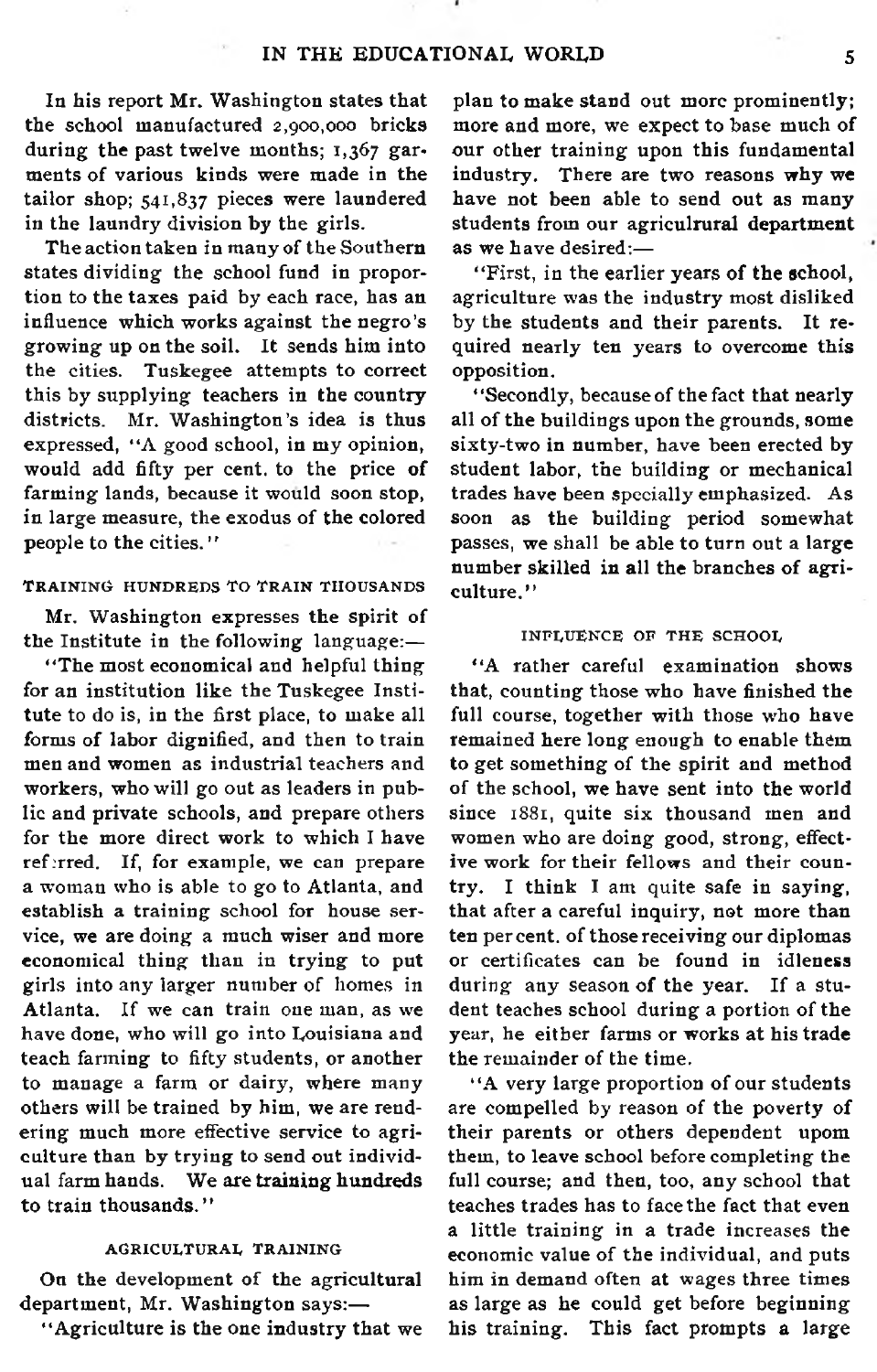percentage of the students not to remain to finish the full course. Nevertheless, it is a gratifying fact to note that a careful inquiry by letter, visits, etc., reveals that in nearly every case where a student has spent as much as six months at the institution, it has been the means in a large degree of revolutionizing his life. We are constantly surprised at finding students, whom we had almost forgotten, engaged in doing effective work as teachers, farmers, mechanics, or housekeepers, and in other forms of labor."

#### WORKING TOWARD THE COUNTRY

' 'From the first it has been a part of the work of Tuskegee Institute to try to reach and help the colored people in the country districts. We have sought to do this in two ways: first, by encouraging the students from the rural districts to enter the school; and second, by emphasizing in the school those branches of education that would naturally keep the student at home and in sympathy with agricultural life. In carrying out our purpose. I think we have been reasonably successful, as the number of our graduates or former students now at work in the country districts, will testify.

"Let us all pray the great Father that the more abundant our success, the harder we shall work and the more humble we shall grow, and resolve to keep true to the simple, cardinal principles which we have tried to practice from the beginning."

#### GET OUT OF THE CITIES

The Chicago *Tribune* (Dec. 15,) contained the following, which needs no comment:-PLANS FOR AFFORDING URBAN RESIDENTS CHANCES TO ACQUIRE COUNTRY HOMES DISCUSSED AT BANQUET

Plans for affording the poorer residents of crowded cities a chance to acquire farms and homes for themselves in the country were discussed last night at a banquet given the advisory committee of the Field and Workshop Society at the Auditorium. Organized last June, the society has for its object the formation of branch institutions

in every large city, and the placing of bonds needed for the purchase of lands, tools, and seed, with railroads and other interested industrial enterprises.

The keynote of several addresses  $was:$ 

"Get away from the cities-their crime and their strenuous life— and into the country, where the best citizens are produced."

"I don't believe any one ought to live in the city if he can get out of it," said Frank O. Lowden, who was introduced as a worthy representative of the farming class. "With five acres of land and ordinary intelligence a man in any part of this great Mississippi valley is more than the equal of the most fashionable person who walks the streets of Chicago."

Judge Marcus Kavanagh declared that the country was the best nursery for manhood and womanhood because it was there that the virtues and few of the vices were found. "

Other speakers were Judge Richard S. Tuthill, Mrs. Warren Springer, Prof. Wilbur Jackman, Prof. O. J. Milliken, H. C. Lytton, and Raymond Robbins.

The society will hold a general session in Washington before the adjournment of Congress.

#### CITY LIFE IS ARTIFICIAL

What does a city youth see or hear that is wholly natural? The rattle of cars and heavy wagons over the pavements, the screeching of whistles, and the roar of machinery are all artificial, unnatural sounds, and they are dinned into his ears from birth until death. He rarely listens to **the** myriad voices of nature, the song of birds. the babbling of brooks, or the soughing of the wind in the pines. In cities all **the** objects seen are artificial, and all the lines are masses of bricks, stones, and mortar, formed into sharp angles which obtrude everywhere, instead of the graceful curve of streams, hillsides, and foliage. What beauty exists is man-made and conventional; and all this—in America, at least, is yet so rare, so mixed with ugliness, that it must be sought diligently to be **found.**— *Success.*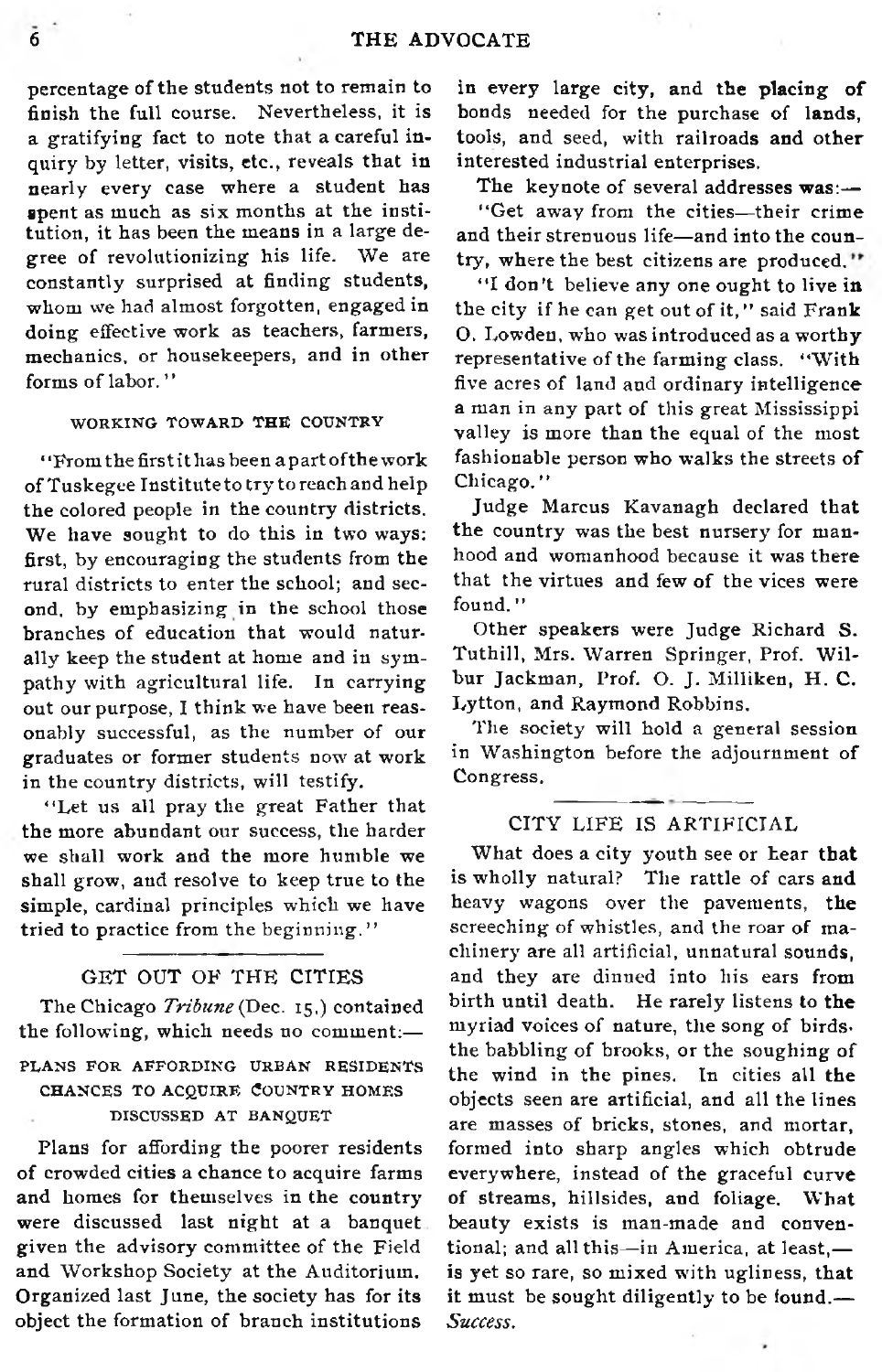#### WITH THE TEACHERS

## WITH THE TEACHERS

#### THE FAD OF HOMEWORK

I saw a boy, a little boy, But ten (or scarcely more), Come staggering home beneath a weight Of text-books that he bore. In school from nine to three he toiled; From seven to nine in tears He fagged at "home-work" sleepily-This boy of tender years. "What do you learn, O little boy?"

He answered dolefully, "Why history, word analysis, Advanced geography,

Mythology and language, And art and music-well, And physics and arithmetic-

Of course we read and spell."

"When do you play, O little boy, Of years and text-books ten?" "Bout half an hour, because I've got To do my 'home-work' then." His head was large, his face was pale; I wonder how the nation (Whose hope he was) could ever use This slave of education!  $-E$ lla M. Sexton, in the Examiner.

#### MUSIC EVERYWHERE

There is music in the heavens Where the rich vibrations ring Back from all the circling systems To the great eternal King. There is music in the whisper Of the breezes as they pass, And the tinkle of the rain drops As they come to cheer the grass. There is music in the lowing Of the home-returning herd,

Just as well as in the trilling Of the cage-imprisoned bird. There is music in the sighing Of the night wind through the bush, Just as well as in the warble Of the robin or the thrush

There is music in the thunder. And the diapason roar Of the mighty swells of ocean As they kiss the rocky shore. When the soul is tuned with nature There is music in the air; When the heart is making music, Music echoes everywhere.

— *Geo. H . Snyder.*

#### DID YOU UNDERSTAND?

#### BY A. W. SPAULDING

While reading the December ADVOCATE with a teacher, I was led to ask her questions now and again, to see how exact were the ideas being gained from the articles perused. The result led me to wonder how general m ight be the habit of reading casually, without taxing the mind to understand or to remember. How far may such a course be responsible for the torpidity shown by many whom the reading of strong, stirring truths shonld inspire to activity in practice and intelligent teaching?

Following are a few questions which you might do well to answer to yourself, seeking the help of the dictionary, the cyclopedia, and other works. The page references are to the last number of the ADVOCATE.

Where was born the idea of trade unionism? P. 356.

What lesson have you learned from

pages 356 and 357 of the importance of manual training in missionary effort, and of the proper manner of its conduct?

How have you applied the principle of instruction discussed in "Schools in the Country"? P. 358.

After reading the second paragraph on page 360, substitute for the negative statement a positive statement of what four things the system criticised does develop.

Enumerate some of the advantages of study by correspondence. What principles contained in these statements can you apply to your own methods of teaching? P. 363.

Put your finger on the map where the first Sunday school, so known, was established. P. 364.

What relation do you conceive the Sabbath school to hold to week-day instruc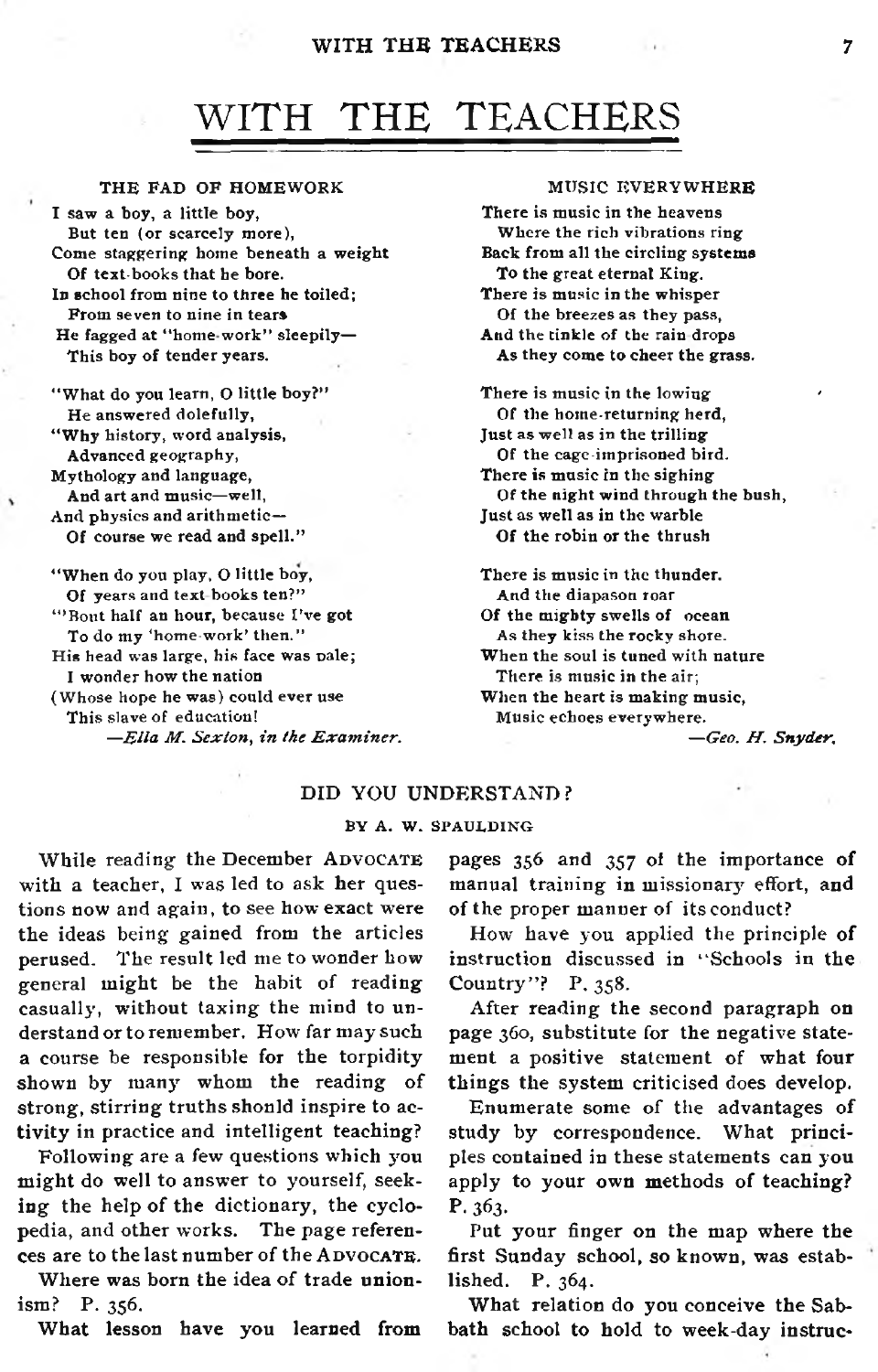tion? Have you systematized the plan, and begun to put it into operation? P. 364.

Support by proof the statement that, " These industrial schools . . . were the great evangelizing agency in the Jewish nation." P.  $375$ .

Where in Greek architecture is seen a trace of the Jewish model? P. 375.

Make clear to yourself the logic of paragraph (h). P. 376.

Have you studied the maps to understand the article entitled, "A Lesson in Geography"? P. 377.

What is the Levant? Describe completely and exactly. P. 379.

Does the expression, "tersely put," refer to the length or to the beauty of the statement so described? P. 354.

Why is the word "dissevered" used instead of the word "severed" in the thirtyfirst line, page 358?

What kind of specialist is an "itinerant agricultural specialist"? P.  $358$ .

What is an artificer? Distinguish from artist. P. 360.

Define the following words, found in, "A Criticism of Popular School Methods," page 360: menial, inculcating, disdain, handicrafts, eventuates, augmentation, imbue, mercenary, impregnated, radically, fundamentally, exaggerated, notion (as distinguished from idea), ethical, initiative, infraction.

What is a "city bridewell"? P.  $360$ .

Is an injunction a direction or a command? How forcible is the term? P. 364. W hat is *apostacy?* P. 376.

Express in other terms, "The fall of the nation was imminent." P.  $375$ .

What is "a chronological chart"? P. 376. What is meant by "the *intrinsic* value of history"? P. 377.

What is a mosque? P. 378.

#### DO IT NOW

#### BY LOTTIE FARRELL

"Now is the accepted time." These words came forcibly to my mind while reading a letter from a Christian teacher who is located in one of our large cities, and I sent up a heartfelt prayer that God would give me a heart to respond to his mercies as this little girl did. I quote from the letter:—

"We all went to the Bay for an outing last Tuesday. It was a beautiful day, and we had a very pleasant time. We also visited the green-house. We sat down on the grass and sang a little, and had a little talk just before coming away, and I told them I hoped' we should all remember to thank God for our happy day, and for all the beautiful things we had seen. One little girl said, 'Let's pray now, and thank him for everything.' I had thought of it, but did not suppose they would mention it. Each one had something he wished especially to say 'Thank you' for, so we bowed our heads and gave heartfelt thanks to the Giver of every good and perfect gift."

Oh for the heart of the little child that would not keep the good Father waiting for an acknowledgement of his mercies, but would give it *now*. Is not this an example worthy of our imitation, dear teachers? Has the Lord especially blessed in our work, and revealed him self as a prayerhearing and prayer-answering God? Let us thank him now. Has he sent us a disguised blessing, commonly called a trial? Thank him now, and thus learn to "rejoice alway.''

Have you promised yourself and the Lord that you would fit yourself for more efficient work by carrying on some line of study for self-improvement? Do it *now.* Write this very day to Berrien Springs to the Correspondence School, and enroll as a member. By so doing you will begin one of the best series of Bible lessons that has ever been written, and you will learn to study the Bible in the most satisfactory way. Then interest every one around you in these lessons. Get them to study with you, and thus share the blessing. This is missionary work of the highest order. Do it *now.*

*Bethel*, *Wis.*

Dosr thou love life? Then do not squander time; for that is the stuff life is made of.-Franklin.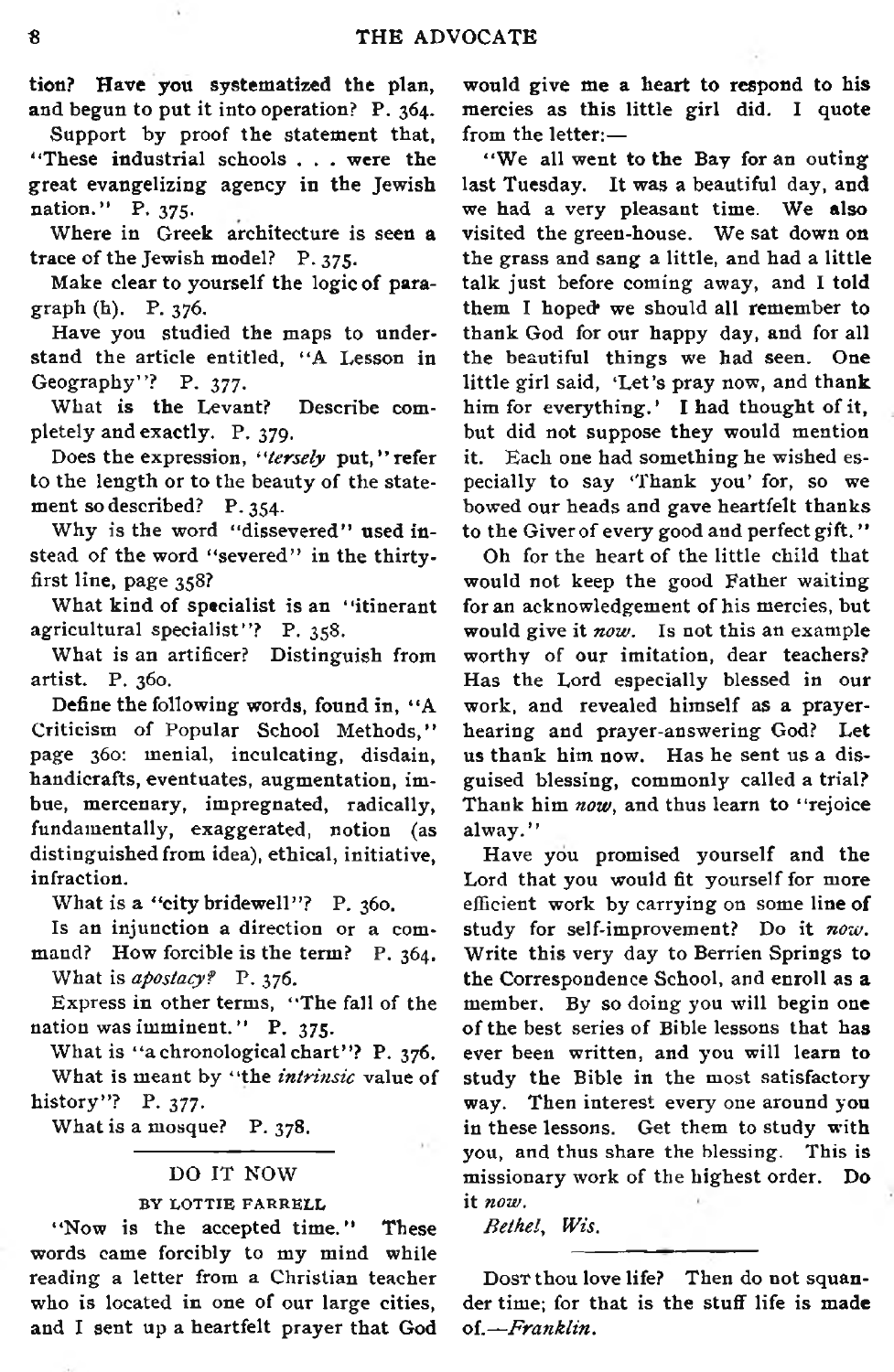#### METHODS OF HISTORY TEACHING

#### BY M. BESSIE DE GRAW

It is impossible in the limited space allotted to this subject this month, to take even a glimpse at the subject-matter with which a teacher of a class of seventh grade pupils should begin her work in United States history.

The world is full of books on history, but I know of no text-book which will give the Christian teacher exactly the matter she needs, and that matter in such form that she can use it at first hand. Every teacher should have a definite object in her own mind. She should understand the great work which God has committed to the human race, and which it has been the privilege of church and of nation to accomplish. Understanding this, she has a thread of truth and divine philosophy, around which all the facts of history may be clustered. As a guide in the study of any nation the following suggestive outline is given:-

#### PLAN OF STUDY

1. Geographical location, physical conditions, river systems, flora, fauna, etc., and the effects of each upon the linhabitants.

- 2. Educational system .
	- (a) Is it Christian or secular?
	- (b) What attention is given to industrial training, mental discipline, and moral training?
	- (c) W here were the schools located?
	- (d) If there was a system of schools, describe it.
- 3. The religion.
	- (a) Protestant, papal, or pagan?
	- (b) Methods of evangelization.
- 4. Government.
	- (a) Form of.
	- (b) Methods of operating.
	- (c) Effects on other people.
	- (d) Development of.
- 5. Social conditions.
	- (a) Home life.
	- (b) Relation of parents to children.
	- (c) Houses, food, clothing.
	- (d) Occupations.
	- (e) The relation of capital and labor.
- (f) Agricultual pursuits, importance of.
- (g) Manufacturies, products of.
- (h) City and country life,-which prevailed?
- (i) Modes of travel, etc.
- 6. Relation to other peoples.
	- (a) Commercial intercourse.
	- $(b)$  The nature of the missionary work done.
	- (c) If studying some other country than the United States, compare with the experiences of the people in this country.

SIMPLE METHODS IN ARITHMETIC

Dr. Klemm, author of "European Schools," describes the methods of a teacher in an obscure Prussian village in dealing with a class in mental arithmetic. He says: $-$ 

"The school was a regular country school. It contained about forty students of all ages between six and thirteen, nicely graded in four grades.

"One device particularly struck me. was the use of paper squares of uniform size (six inches), but of different colors. These squares were perforated like sheets of postage-stamps, but so as to divide them into different parts, such as halves, thirds, fourths, etc. The squares were used to illustrate fractions, and both teacher and and pupils were liberally supplied with them. They had been procured at a paper-mill, and cut and perforated by a printer.

"The pupils learned the process of reduction, ascending and descending, very rapidly. The terms of one-third multiplied by two gave two-sixths, and it was done by folding the sheet of thirds so that each third was folded to make two of six equal parts of the whole. The opposite way was just as easily shown.

"The squares were of different color: halves, fourths, eighths, and sixteenths were pink; thirds, sixths, ninths, etc, green; fifths and tenths, yellow. This afforded an instant selection of a proper sheet when a problem was given out. The paper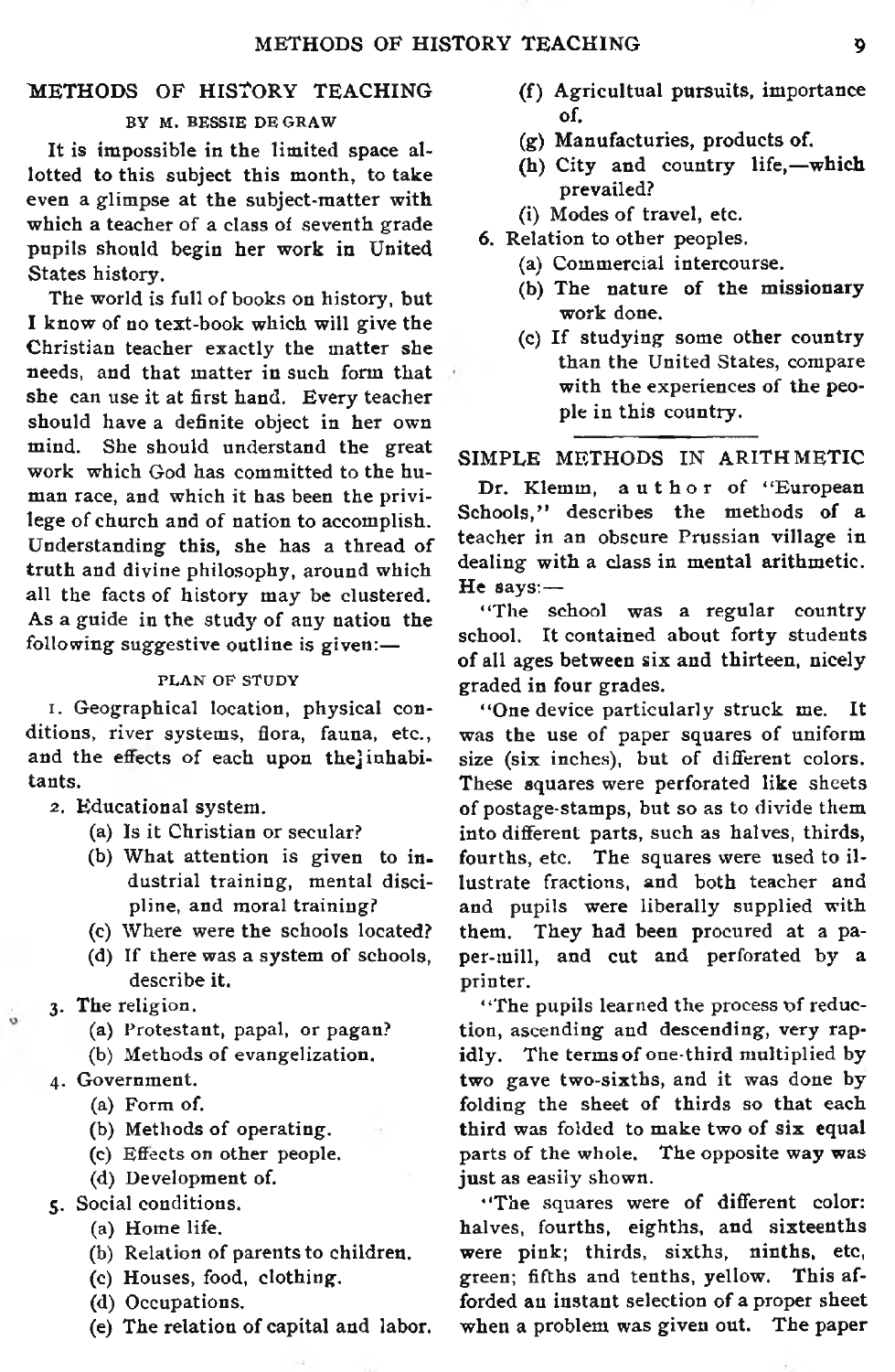had the thickness of ordinary writing paper, and the pupils could write on it with pencil or ink.

' 'One problem particularly interested me, since the pupils received no help whatever in its solution. I had given it out myself, prompted by a spirit of mischief. Example: multiply two-thirds by one-fourth. A few seconds sufficed for the brighter pupils to do the work in paper and on paper. Being asked to select a pupil to demonstrate this problem, I selected a sleepy looking youngster, who arose, and much to my surpri turned to me, saying: $-$ 

" 'You cannot multiply by a fraction, since multiplying means repeating. You cannot repeat fewer times than once; one. fourth not being even one, it is clear that you meant to say one-fourth of two-thirds. Now take a sheet of twelfths.' I did. 'Fold one-third under, leaving two-thirds of the sheet visible.' I did. 'Now fold the two thirds into four equal strips. By thus dividing two-thirds, you also divide the third third folded under. You really divide each third into fourths, or the whole sheet into twelfths.' I did as instructed. 'Then one-fourth of two-thirds equals two-twelfths or one-sixth.' Thus spoke the youth and sat down.

"My admiration grew when examples in division were solved. The teacher, a thorough master of his profession, did little talking, but instead, permitted the children to work with hands, brains, and lips, not caring to repress whispering, knowing that this was the inevitable attendant of earnest work."

"When you consent, consent cordially.

"When you punish, punish good naturedly.

"Commend often.

"Never scold."

A faithful observance of these five concise and simple rules will bring success to every skillful teacher.

"Truth's shafts cannot be shot from cracked bows. ' '

#### MUSIC IN THE SCHOOLROOM

\ '

"Give me the making of the songs of a .people, and I care not who makes its laws."

The value of vocal music is forcibly stated by Horace Mann in the paragraphs which follow.

I. Vocal Music Promotes Health. It accomplishes this object directly, by the exercise which it gives to the lungs and other vital organs; and indirectly, by the cheerfulness and genial flow of spirits, which it is the especial prerogative of music to bestow.

Vocal music cannot be performed without an increased action of the lungs; and an increased action of the lungs necessarily causes an increased action of the heart and of all the organs of digestion and nutrition. The singer brings a greater quantity of air into contact with the blood. Hence the blood is better purified and vitalized.

Good blood gives more active and vigorous play to all the organs of absorption. assimilation, and excretion. The better these functions are performed, the purer and more ethereal will be the influences which ascend to the brain. The latter is an organ so exquisitely wrought, that its finest productions are dependent upon the healthfuiness of the vital processes below.

The scientific physiologist can trace the effects of singing, from the lungs into the blood; from the blood into the processes of nutrition, and back again into the blood, and into the nerves; and finally from the whole vital tissue into the brain, to be there developed into the flower and fruit of cheerfulness, increased health, increased strength, and a prolonged life, just as easily and as certainly as a skilful manufacturer can trace a parcel of raw material which he puts into his machinery, through the successive stages of being broken down, cleansed, softened, changed into new forms, and made to evolve new qualities, until it comes out at last, a finished and perfect product. In both cases, there may be various conspiring or disturbing forces. tending to aid or to defeat the result, but still, from beginning to end, the connection

JACOB ABBOTT lays down the following fundamental rules for teachers and parents: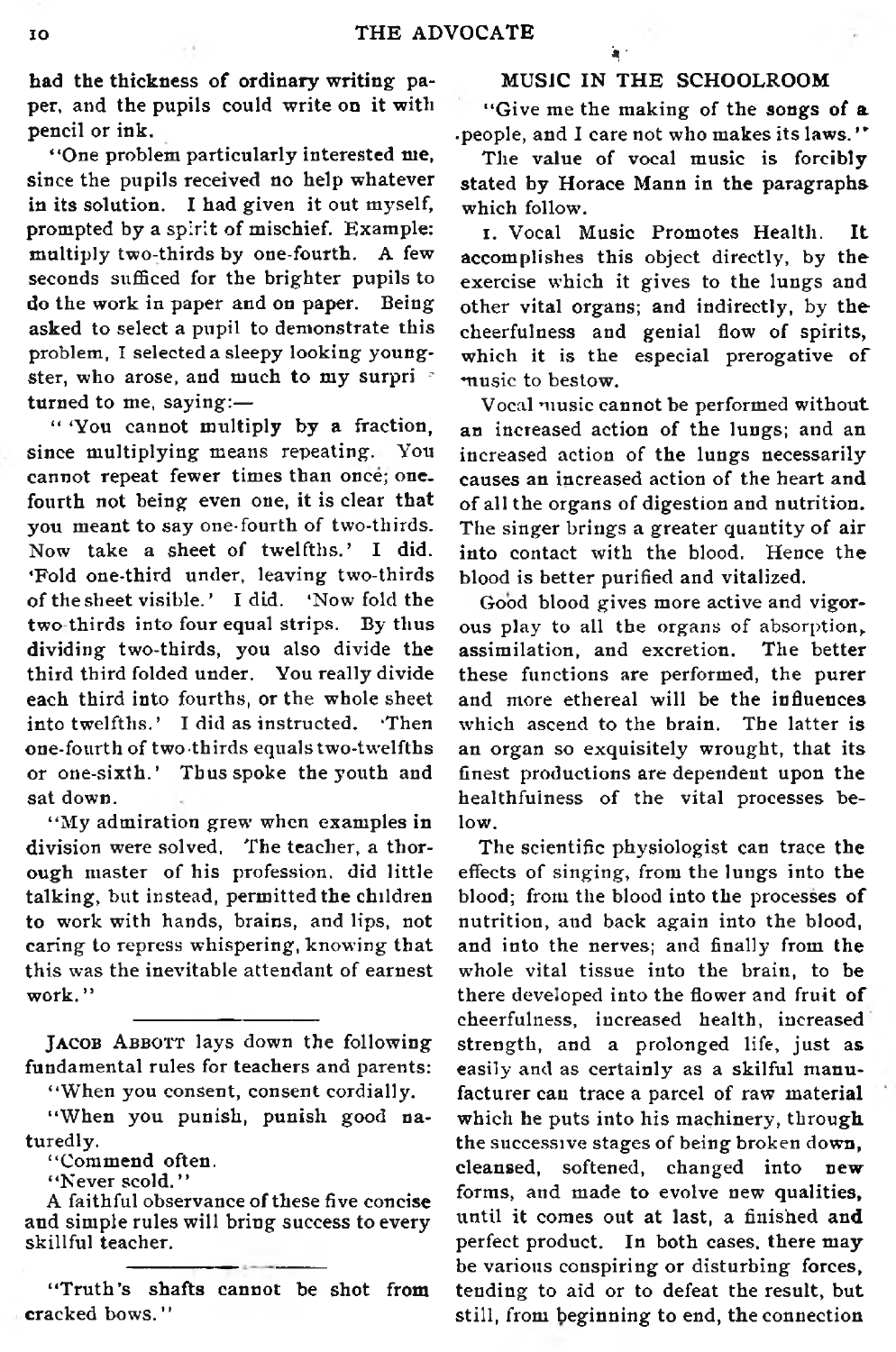between cause and effect is as distinctly traceable, as is a broad white line running across a black surface.

In our climate the victims of consumption are a host. It is a formidable disease to males, and still more to females. About twenty per cent, of all the deaths that occur are caused by consumption; and this estimate includes infancy and childhood, as well as adult age. Restricting the computation to adult life, probably one-half or nearly one-half of all the deaths that occur are caused by this terrible disease alone. Vocal music, by exercising and strengthening the lungs, and by imparting gayety to the spirits, tends to diminish the number of that sad procession whom we daily see hastening to an early tomb.

2. Vocal Music Furnishes the Means of Intellectual Exercises. All musical tones have mathematical relations. Sounds swelling from the faintest to the loudest, or subsiding from the loudest until "there is no space 'twixt them and silence," are all capable of being expressed. The form ulas, 2, 4, 8, 16, 32, 64, 128, etc., or 128, 64, 32, 16, 8, 4, 2, are no more significant, to the mathematician, of certain fixed, natural, unalterable relations between numbers, than the tones of musical chords are to the scientific musician. Hence the intellect can be exercised on the relations of tones, as well as on the numbers, quantities, or magnitudes of arithmetic, algebra, or geometry; and while music furnishes problems sufficient to task the profoundest mathematical genius that has ever existed, it also exhibits scientific relations so simple as to be within the schoolboy's comprehension. Music, therefore, has this remarkable property;--that it can address itself, with equal facility, either to the intellect or to the emotion,to the head or to the heart,—tasking all the energies of the former, or gratefully responding to all the sentiments of the latter.

3. Social and Moral Influences of Music. "At Berlin," says Professor Stowe, "I visited an establishment for the reformation of youthful offenders. Here boys are

placed who have committed offences that bring them under the supervision of the police, to be instructed and rescued from vice, instead of being hardened in iniquity by living in the common prison with old offenders. It is under the care of Dr. Kopf, a most simplehearted, excellent old gentleman; just such a one as reminds us of the ancient Christians, who lived in the times of the persecution, simplicity, and purity of the Christian church. He has been very successful in reclaiming the young offender; and many a one who would otherwise have been forever lost, has, by the influence of this institution, been saved to him self, to his country, and to God. As I was passing with Dr: Kopf from room to room, I heard some beautiful voices singing in an adjoining apartment, and on entering, I found about twenty of the boys sitting at a long table, making clothes for the establishment, and singing at their work. The doctor enjoyed my surprise, and, on going out, remarked, 'I always keep these little rogues singing at their work; for while the children sing, the devil cannot come among them at all; he can only sit outdoors there and growl; but if they stop singing, in the devil comes.'"

I have heard of a family whose custom it was, on the expression or manifestation of ill-nature or untowardness by any one of the members, for all the rest to join in stantly in a song; and thus the evil spirit was exorcised at once. Neither child nor man can be long angry *alone*. All but madmen will yield their passions, if they receive no sympathy from others while expressing them, or, if they are not kept alive by an answering passion in an opponent. How extensively may this principle be applied in the management and discipline of children in school; and surely music is one of the best instrumentalities for so benign a purpose.

— *Mrs. A . W hitney*

STRONGER by weakness, wiser men become As they draw near to their eternal home; Leaving the old, both worlds at once they view, That stand upon the threshold of the new.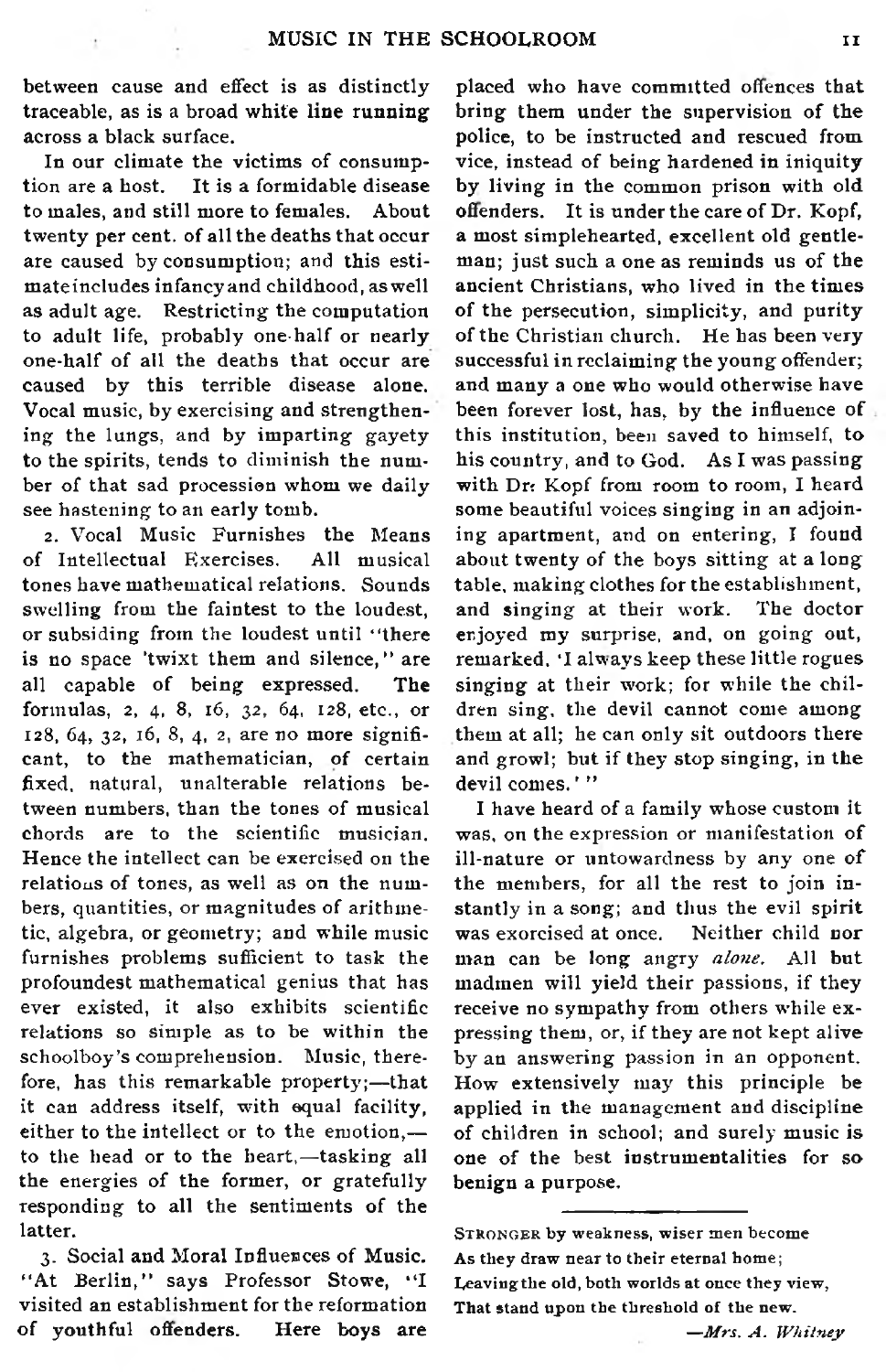## PROGRESS DEPARTMENT

#### UNITING THE SABBATH SCHOOL AND THE DAY SCHOOL

#### BY CORAM. SHAW

I had often wondered if it were possible to unite the Sabbath school and the day school more closely. The Sabbath school lessons were a study of the life of David, so we took the same study every day, and the Sabbath lesson is a culmination of the week's work.

Each Bible class in school is a class for further study on Sabbath. This necessitates the grading of every boy and girl in Sabbath school according to his grade in the day school.

It is only natural that what is being studied and lived out during the week makes a more lasting impression on a child than any subject that is introduced on the Sabbath only.

In our study of the life of David in our school we have daily read with renewed interest the life of that beautiful character, and often we have gone with him on his long journeys, following him as he fled from the wrath of Saul. Language study has been correlated with the Bible lesson, and has added much to the value of it. During our drawing period our walls have been covered with Davids! As I write, I glance up to see David at Adullam, David hiding behind the rock, David in the forests of Hareth, David in the camp of Saul, and other similar productions.

Nor has David been forgotten in the play hour. One day these words were handed to me in the Bible class, "David was kind, loving, gentle, humble, patient, forgiving," etc. This list of attributes was placed on the board. The children began the rest period with these thoughts uppermost in their minds. This is the report they brought to me later: "I have found a David; he was kind; he loaned his sled at the play hour." "The David I found was forgiving. He forgave when wronged, and did not get angry." There were other reports of a similar nature.

There were also Davids in the schoolroom. I met the character often. My boys were more thoughtful, my girls more gentle.

When Sabbath came, how pleasant it was to look into the faces of all my Davids, and to talk of their experiences through the week.

Perhaps the question may arise as to what would be done should one or more grades be studying another subject. We have such classes, but as great an interest is manifested in them as in the class above mentioned.

Work carried on in this way requires that each Sabbath school teacher be in close touch with the day school work, for he must live these lives with the children. The work for the week is outlined in teachers' meeting, and a frequent visit to the schoolroom is a decided advantage.

#### A VISIT TO THE BETHEL INDUS-TRIAL SCHOOL

#### BY M. BESSIE DE GRAW

The system of Christian schools includes the home school for the infant, the elementary school, the intermediate industrial school, and the training school. These are all links in a chain. The chain can be no stronger than its weakest link. If homes are not what they should be, children enter the elementary schools undisciplined, making the work of the teachers doubly difficult. It might be well to consider what per cent. of the apparent failures on the part of elementary teachers has been due to failure in home training, and the consequent failure on the part of parents to co-operate with the teachers.

If the elementary schools are weak and students are allowed to do superficial work, the intermediate school will have its burdens increased. Intermediate schools should not find it necessary to repeat the work of the elementary grades, and they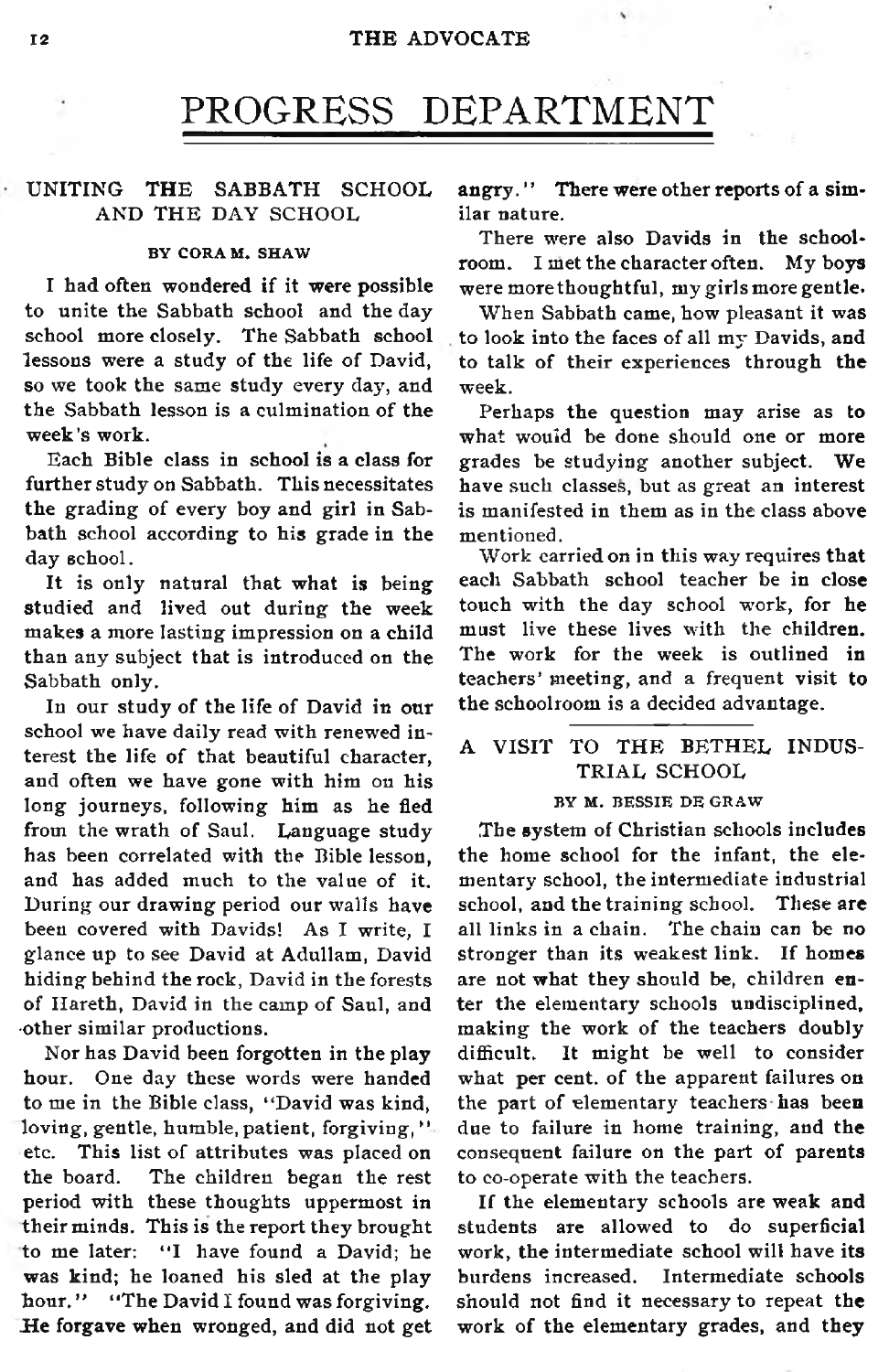will not when elementary schools are what they should be.

Let the elementary teacher think of the child Jesus at twelve; of Samuel and Moses at the same age, and strive to have the twelveor fourteen-year-old pupil in his school as true to principle, as thorough in his knowledge of the rudiments, as any of these.

But the thought I wish especially to emphasize is the importance of the intermediate industrial school. It stands as a central link of the system, and carries great weight. It deals with pupils at the critical period; it takes them at the hard age,-and I speak with due respect, not harshly, for it is a trying age for the pupil as well as the instructor.

This question of the place occupied by the intermediate school was impressed upon my mind by a visit to Bethel Academy early in the month of November. After a night of travel, I reached school about eleven o'clock one Friday morning. The moment of my arrival was unknown, so I stepped unbidden into a class room. It was the praver-hour, a twenty-minute period in the middle of the session when students who desired might spend the time in prayer. Those who are not so inclined study in the assembly room.

I found a small company of young people, and they were praying,—praying for their associates who knew not Christ, for their faithful teachers, for other schools, and for Emmanuel Missionary College, the training school toward which their eyes are turned.

I was no longer a stranger. I had left the work at Emmanuel Missionary College. I found myself with the brothers and sisters of my own students, if not relatives in the flesh, at least such in spirit. They are younger members in the great school family.

I had opportunity to visit the classes. The students are doing strong preparatory work. The final examinations of the Academy are equivalent to the entrance examinations of Emmanuel Missionary College, and it was gratifying to find these young

people looking forward to their future work in the training school. I was frequently met by young men and women with the remark, "Next year I hope to be with the Berrien Springs students," or "I am to be a teacher, and I hope to be in Berrien Springs next summer."

The practical training which these students are receiving is fitting them for future usefulness. In the kitchen I found a young woman making the bread. She does this every day, and her bread was as good as any I have ever eaten. Another young woman cooked the breakfast, and still others prepared the dinner. All this was under the direction of the matron. Miss Richards, who is also the nurse of the institution. I was met in the hall by a mopping brigade. This was composed of girls also. The house is as neat as can be, and it is the girls who keep it so. In the laundry I found other girls at work. They and one of the lady teachers work side by side at the tubs. I went in search of the boys. Some of them were out in the woods chopping trees into proper lengths for the furnace. Another group was with the teacher in carpentry, and they were finishing a cottage for the young men. This building they were erecting without any other help.

The school raises quantities of berries, and during the summer months this and the garden give additional work and offer an opportunity for practical training. One o f the most interesting classes is conducted by the principal, H. A. Washburn, and is a study of agriculture. His class room is furnished with materials for simple experiments. Students test soils, plant seeds, study germination, etc. The students told me their lessons in this subject are as spiritual as those in the regular Bible class. They were studying some of the lessons Adam and Eve learned in Eden. Earth was no longer dirt to them, but soil, something full of life-giving properties, something good to handle, the cultivation of which brings health to man.

This is but a glimpse of what I saw. Space is limited, but do you wonder, that I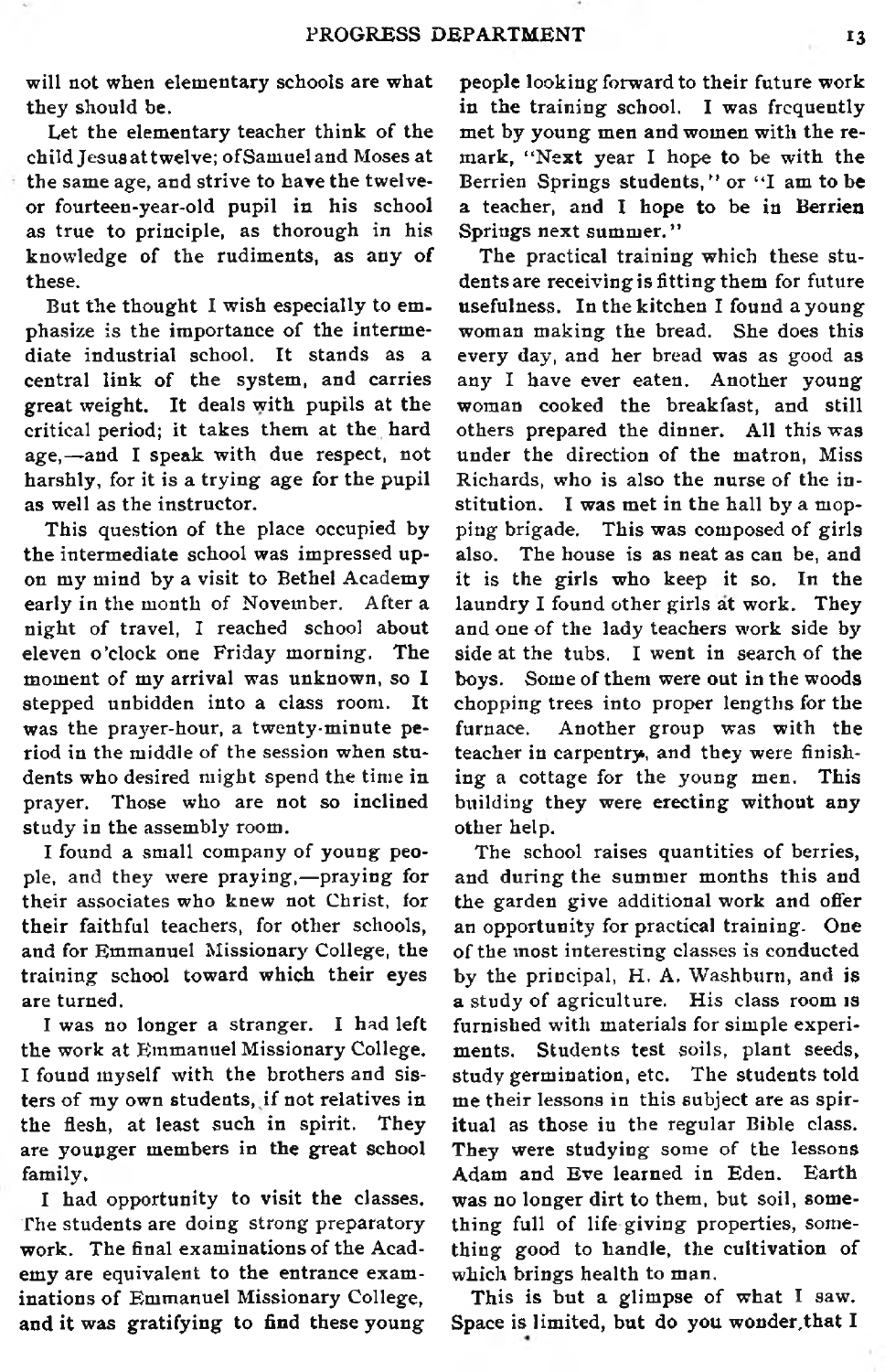rejoiced to see this class of students? They are now laying the foundation. In from one to three years they will be ready for their technical training as ministers, teachers, business men, or for whatever work they may be called to do.

There is strength in having a plan and following it. There is strength also in unity of action. The strength of the training school is to be found in its intermediate schools, and these in turn, when properly conducted, should receive life and strength from the training school.

#### THE BERRIEN SPRINGS CHURCH SCHOOL IDEA

#### BY J. H. HAUGHEY

This idea is as old as the Berrien Springs church. The organizers of the church believed that a church without a school can not long be a live church; that the first and most important work of the church is to feed the lambs (John 21:  $15-17$ ); that they, too, are to live "by every word that proceedeth out of the mouth of God;" that error and falsehood may be discerned and rejected only by a knowledge and a love of truth; and finally, that one of the most effective ways of saving the lambs of the fold is to establish a school where, under the guidance of an educated and consecrated Christian teacher, the Bible is made the basis of instruction in every line.

Accordingly, in the fall of 1901, when the church was organized, among its officers were members of the church school board. who as soon as the services of a proper teacher could be procured, opened a school in one of the rooms in the court-house in Berrien Springs, a building rented by the College for school purposes. The school year was a success; the children made rapid advancement, and all were pleased.

But the ideal could not be met in town. Strong bodies and sturdy Christian characters must be developed under the benign influences not only of a Christian country home, but of a Christian country school. For some time a persevering but fruitless search was made for a suitable location; but finally Brother and Sister C. M. Christiansen kindly offered to lease an acre of land on the southeast corner of their little thirtyacre farm. The spot was one to be desired for beauty as well as location; and the result was that on the twentieth of September the church met and decided to erect a building to cost not more than six hundred dollars. The building was to be  $24 \times 36$  feet, with two entrances on the south, and cloak rooms between. Operations began about the middle of October, and the building was ready for the opening of school in about two weeks from that time.

Last spring the teacher, Miss Somerset, and the pupils went into the woods and obtained a number of forest trees, which they set out on the school grounds. They also made several flower beds, and put about one-third of the acre into strawberry plants and beans.

On account of the building's not being fully paid for at the opening of school in the fall of 1902, it was not dedicated at that time; but on October 4, the second Sunday after the opening of school this year, dedicatory services were held.

The program was interspersed with music by the audience, by a quartette of pupils, and a song by the entire school. The following scriptures were read responsively by the chairman of the church school board and the school: Deut.  $6: 4-9$ ; Isa.  $28: 9$ , 10; Prov. 22: 6; 12: 1; 2: 1-9; 9: 10; Neh. 9: 20; John 14: 26; Ps. 32: 8; and Isa. 54: 13 with Ps. 144: 12, 15; and Isa. 8: 18.

Miss De Graw gave a brief, simple, and interesting history of our Christian schools. Prof. Sutherland made a few remarks in which he emphasized the sacredness of the school work, and the failure of the Protestant churches in general because they neglected to educate their children, entrusting their education, instead, to the state.

The financial statement rendered by O. A. Morse showed that the building had cost \$599.17.

The dedicatory prayer was offered by Eld. G. W. Morse.

The school is free to all who desire to attend. The expenses and tuition are defrayed by voluntary contributions. Sub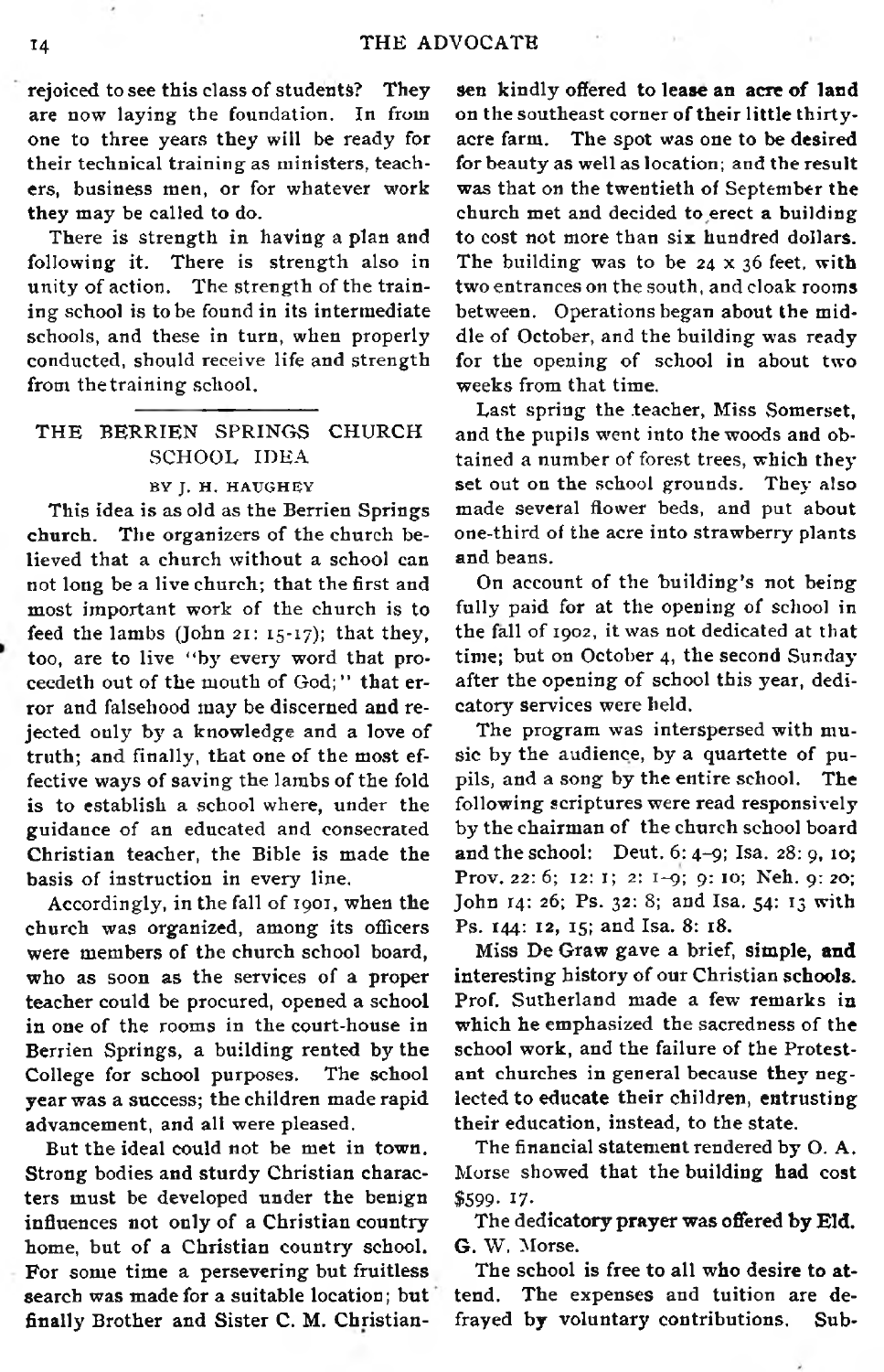scriptions for this purpose are made early in the school year.

The history of the work thus far has been such as to satisfy both parents and teachers that we are moving in the right direction, and that the education our children are receiving is not only for time, but for eternity.

#### THE IOWA INDUSTRIAL ACADEMY BY FLOYD BRALLIAR

I have just spent a week at the Iowa Industrial Academy. In many ways the work there has been carried on under difficulties. The buildings were not completed when the school opened, and for a month the school was held in the barn, and the boys roomed there for a short time. The day I arrived they moved into the Academy building with the class work, having moved into the cottages some time before. However, the floors were not laid, and the plastering was not com pleted. It was an agreeable surprise to see how the work was carried on with the workmen all about and not one word of complaint from either students or workmen. In fact, I did not hear a word of complaint while there. The three buildings will be completed early in December, and will aggregate a cost of about  $$5,500$ . The present enrollment is sixty-six, with more coming in every day or two.

At the Friday night social meeting I was especially pleased to see twenty-seven students rise to their feet to testify as soon as the opportunity was given, others rising to take their places as they sat down.

*Dec. 1, 190\$.*

WILLIS W. JONES writes for the *Pacific* Union Recorder concerning the elementary school at Red Bluff, Cal.:-

School began here September 28, with an enrolment of twelve pupils. The present attendance is eighteen.

From previous discouragements, the ma-. jority of the parents were not in favor of having a school this winter, but as some were loyal to the cause of Christian education, they would not send their children to

the public s. tol. Diligent efforts were put forth, and a school was the result.

The church is small, and the burden of supporting the school falls heavily upon a few, but they are doing their part nobly, both in the matter of finance and co-operation.

The school enjoys quite a large patronage from those not of our faith, as only twothirds of the pupils enrolled come from Adventist homes.

The children are bright and courageous, and are looking forward to a winter pleasantly and profitably spent.

J. G. SMALLEY, one of the Michigan teachers, sailed from New Orleans in company with Mrs. William Evans. He will unite with Brother Evans in the school on the island of Bonacca, one of the Bay Islands. May he have success in this pioneer work.

MRS. EVA MILLER HANKINS, former educational superintendent of Indiana, sailed for Cape Town, South Africa, on the Oceanic, leaving New York October 21. She will engage in the educational work there.

MISS AGNES EVEREST, who is teaching the school at Lansing, Michigan, writes, "I now have seventeen pupils enrolled. Two of my boys were baptized a few weeks ago."

MISS ANNA C. ANDERSON, who opened school at Atchison, Kansas, reports an attendance of eighteen, and says that she is of good courage and very busy.

On the 21st of September, 1903, the church at Spokane, Wash., began an eight months' term of school. Daniel C. Hanson is the teacher.

MANY men owe the grandeur of their lives to their tremendous difficulties.—  $S<sub>pureon</sub>$ .

"FAITH often grows fastest in the absence of happy feeling."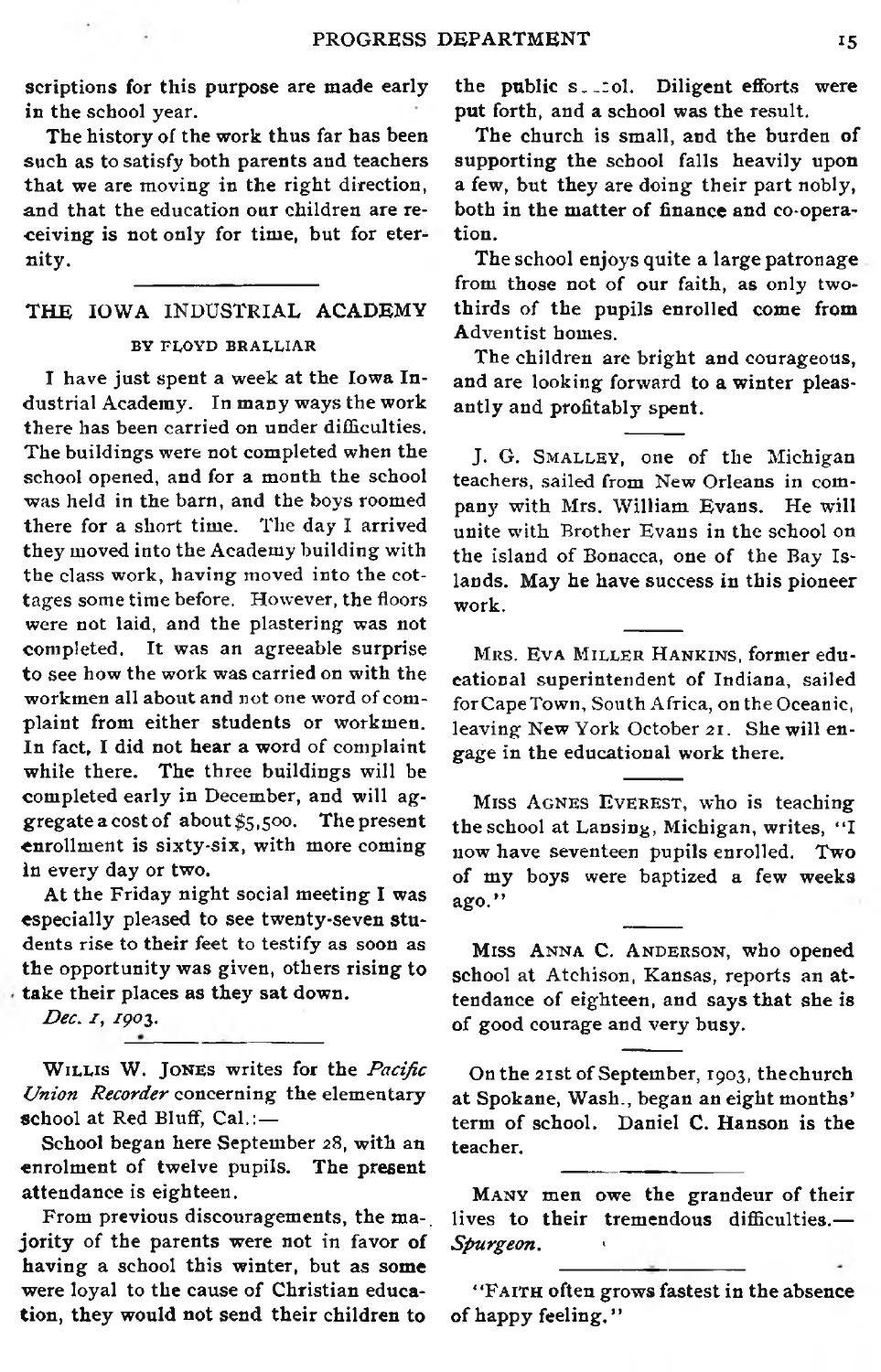#### PUBLISHERS' PAGG

**Subscription, single copy, 50 cents per year**

*t* In clubs of two or more to one address, 40 cents. To foreign countries, single copy, 75 cents a year.

Address all communications and make all checks payable to THE ADVOCATE, Berrien Springs, Mich.

Report Blanks.-Educational superintendents and teachers may obtain a supply of Pupil's Monthly Reports, and Teacher's Monthly Reports, at 50 cents per hundred from the Advocate Pub. Co., Berrien Springs, Mich.

**School Books.**—The Advocate Publishing Co. is prepared to supply the school and text-books that are now being used in Christtan schools. A pricelist of such books will be mailed free on request. Address, the Advocate Publishing Co., Berrien Springs, Mich.

Save the Boys.-Have you seen the holiday number of this little paper? It should be circulated by the thousands. Teachers, who of all classes are interested in growing boys, should see that every one within reach has a copy of this paper for the boys. Sixteen pages. Single copy, five cents; in clubs of ten or more, two and one-half cents apiece, Address, Save The Boys, 118 Minnehaha Bonlevard. Minneapolis, Minnesota.

The Directory.—There will appear in the Febru. ary issue of the ADVOCATE a directory of Christian teachers. It was the purpose to have this directory appear as a supplement to the present issue but an unavoidable delay occurred as the paper was going to press.

The publishers are sorry te disappoint those who are waiting for this directory but the delay will give opportunity to enter some names that would not otherwise appear.

Correct English.-The New and Up-to-Date Magazine. How to Use It. The correct thing. It teaches how to speak and write correctly, and as a work of reference, is invaluable to the teacher, the professor, the scholar, the student, the doctor, the minister, the lawyer, the business or professional man or woman,—in fact, everybody who uses the English language. Published monthly. Josephine Turck Baker, editor. One dollar a year, ten cents a copy. Correct English Publishing Co., Evanston, Illinois.

The Sabbath School Worker Again.-In harmony with the recommendation of the last General Conference, the *Sabbath School Worker* will again be issued. The January number, containing helps and notes for that month's lessons, will be mailed from Washington in time to reach the

schools before the new year. The price will be 25 cents a year in clubs of two or more to one address. Single copies, 35 cents. The *Worker* will be published by the Review and Herald Publishing Association, 222 North Capitol St., Washington, D.C., to whom all orders should be sent by State offices.

Notice.-The office of publication of *The Bible Training School* has been removed from 806 Eighth Ave., New York City, to South Lancaster, Mass.

The management of the paper will not bechanged in any way. It will still be devoted to the interests of house-to-house work. The managers hope greatly to increase the usefulness of the paper during the coming year. The paper will still contain the Third Angel's Message in its simplicity.

Subscription price, twenty five cents per year. All communications should be addressed to Bible Training School, South Lancaster, Mass.

A Special Offer.-We have succeeded in making arrangements whereby *The Life Boat* and *Good* Health may be obtained for one year for the sum of eighty-five cents.

This offer applies only to new subscribers to the health magazine, but includes renewals to *The Life Boat* as well as new subscribers.

Good Health is unquestionably the best health magazine published, and this is the chance of a life time to secure the two magazines for a year for considerable less than the price of one of them.<br>Those who wish to avail themselves of this offer should do so at once. Address all correspondence to *The Life Boat*, 28 33rd Place, Chicago.

**A Beautiful and Valuable Book.—That interest-**<br>ing book of travel, "By Land and Sea," by Elder G. C. Tenery, has sold its entire edition, and has been thoroughly revised and brought up to date. It is less bulky than the former, but contains the same amount of matter, and on much better paper. There are 392 pages and about 150 illustrations of superior character. It is interesting, instructive, whole-<br>home, and beautiful, and will make an appropriate gift. It is especially good reading for the young.

It is now issued by the Review and Herald as a trade book, with the price reduced to \$1.50, and the usual discount to branches, tract societies, and agents. Order of The Advocate Pub. Co., Berrien Springs, Mich.

#### **SPECIAL HELPS FOR TEACHERS**

The beautiful art booklet entitled "At the Door," fully<br>described in the Review and Herald of December to, 1903,<br>and in the Good Health for December, will be supplied<br>to teachers direct from the author, F. E. Belden, of B

A twelve yearold boy reports fifteen sales and orders in his first four hours work.

Teachers, send one dollar for special package postpaid.<br>New Publication, easy profits to those first in the field.<br>Also special terms (sixty per cent discount) just now to<br>teachers on Dr. Kellogg's "Plain Facts for Old and at one dollar. Also a large anatomical chart in nine<br>colors, free. A great help tor teachers. If your salary is<br>small, increase it yourself. Address, F. E. Belden, Battle Creek, Mich.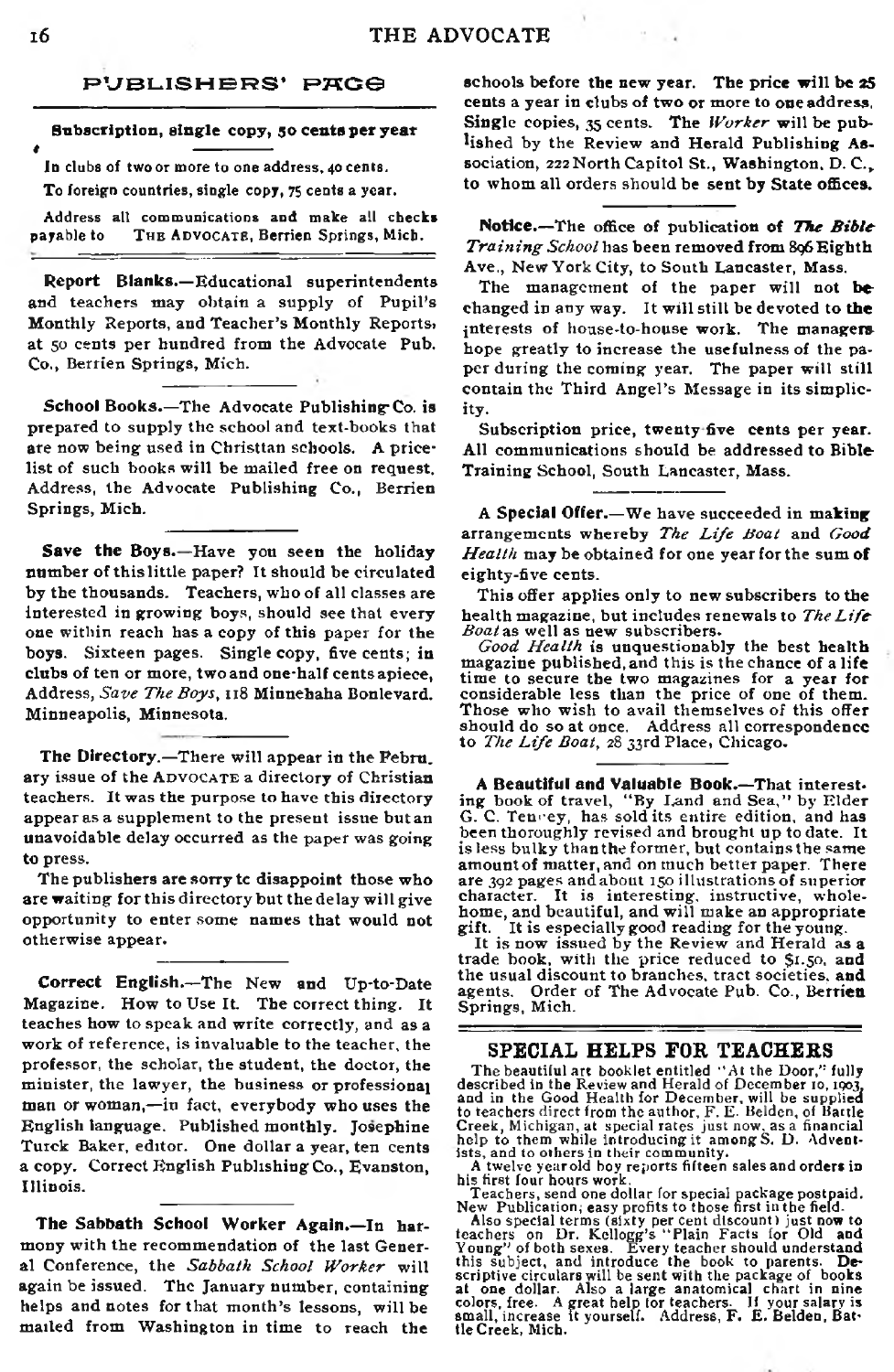#### OUR IDEAS OF EDUCATION

**" Our ideas of education take too narrow and too low a range. There is need of a broader scope, a higher aim. True education means more than the perusal of a certain course of study. It means more than a preparation for the life than now is. It has to do with the whole being, and with the whole period of existence possible to man. It is the harmonious development of the physical, the mental, and the spiritual powers. It prepares the student for the joy of service in this world, and for the higher joy of wider • service in the world to come."**

The above is from the opening paragraph of the new volume by Mrs. W hite, entitled, ''E ducation."

# **Education**

#### **B Y M R S . E . G . W H I T E**

#### Contains 321 pages, and is beautifully bound in cloth.

#### Price, \$1.25.

To show how this enduring and "harmonious development" may be realized by the youth, the parent, the teacher, the writer, the tiller of the soil, and the business man, is the object of this work.

Do you belong to one of these classes?

If so, you surely need at once the lessons and counsel contained in this book.

And after reading it yourself, you will wish to talk with your friends about it.

We have therefore devised plans which will make such work profitable to you.

. W rite for particulars and descriptive circular to

#### PACIFIC PRESS PUB. CO. Oakland, Cal. THE ADVOCATE PUB. CO.

ti W. 20th st.  $\qquad$  i8 W. 5th st.<br>N. Y. City.  $\qquad$  Kansas Cit

Berrien Springs,

Nichigan Michigan

An Unparalleled Offer The Life Boat either old or new sub-<br>scriptions, and a new<br>subscription to Good **Health** . > fop one year, This is a special offer, and all those •• who wish to avail themselves of it should do so immediately. Address, THE LIFE BOAT, . <sup>28</sup> <sup>33</sup>rd Place. Chicago, 111. **65** c en ts **ponder. theschoolroom.**

## The Story of Daniel the Prophet

By S. N. HASKELL

**• "The Story of Daniel the Prophet" is so simply told that it will interest a child.**

**It contains truths for mature-minds to**

**Revised and enlarged; 'Adapted to use in**

#### $+370$  pages Bound in Cloth i:... Price, postpaid, \$1.00

r Address, THE ADVOCATE PUB. CO. Berrien.Springs, Mich.